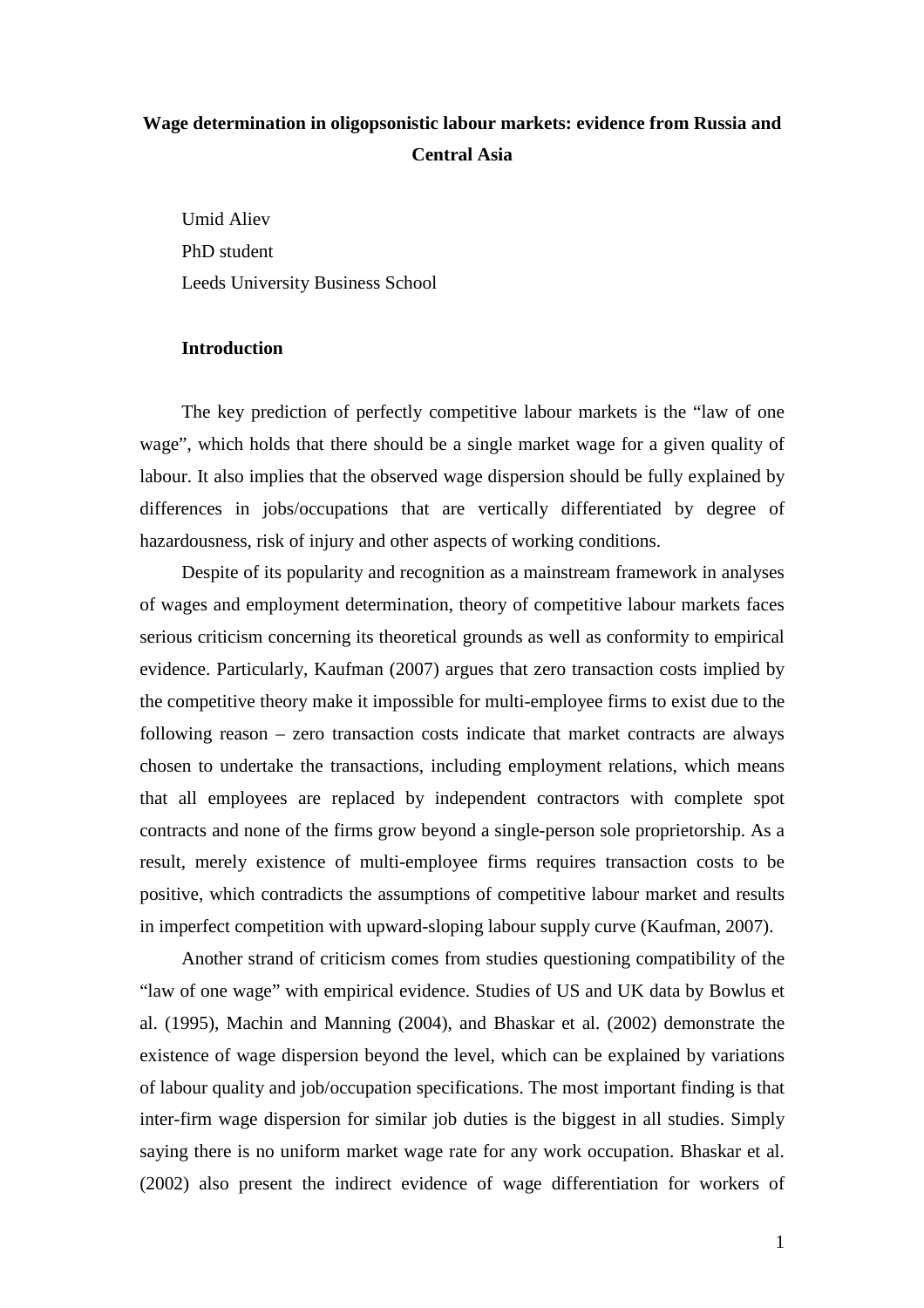similar qualities but working in different firms. Particularly, they suggest that if wages are set according to the workers' productivities then there should be little on-the-work job search, since high productive workers receive high wages in all firms. The same logic is valid for low productive workers as well. However, if considerable wage dispersion exists then switching jobs may lead to increase in the worker's wage and low-wage worker is expected to be more active in on-the-job search, since he/she have better chance that the next wage will be higher, although the job may be still at the low skill level. Empirical tests generate the results strongly supporting the suggestion (Bhaskar et al. 2002).

Another widely reported evidence that contradicts predictions of the competitive labour market is the strong effect of employer's characteristics, such as financial performance, on wage determination. In competitive labour market, where the wage is set exogenously to the firm, financial performance of the employer should play little role in wage determination. However, a number of empirical works indicate the contrary. The most notable ones are Nickell and Wadhwani (1990), Denny and Machin (1991), Abowd and Lemieux (1993) and Blanchflower et al. (1996). Using British, Canadian and U.S. data all studies report positive relationship between the firm's wage and its financial performance measured by revenue, profit or value added per employee. Similar results are obtained by Dong (1998) and Christev and FitzRoy (2002) using Chinese and Polish firm-level datasets respectively. It seems sensible to suggest that the given evidence is observed in different parts of the world and is not a specific feature of a particular country, region or economic system.

Theoretical frameworks used to explain the given divergences of competitive labour market theory and empirical evidence include suggesting market power to employers forming so-called monopsony or more generally oligopsony in labour markets. In monopsony/oligopsony the market power of employers is explained by their sizes being large, relative to the whole market. As a result, in traditional understanding there are one or few employers in the labour market.

Alternative framework is based on institutionalized nature of the labour market, with strong trade unions and large employers, where wage (and employment) is determined through bargaining process between employers and trade union or group of workers. Market power possessed by both sides of the bargaining leads to creation of rents, which are shared between the employer and its employees and each side gets the share of rents according to its bargaining power. Employees' bargaining power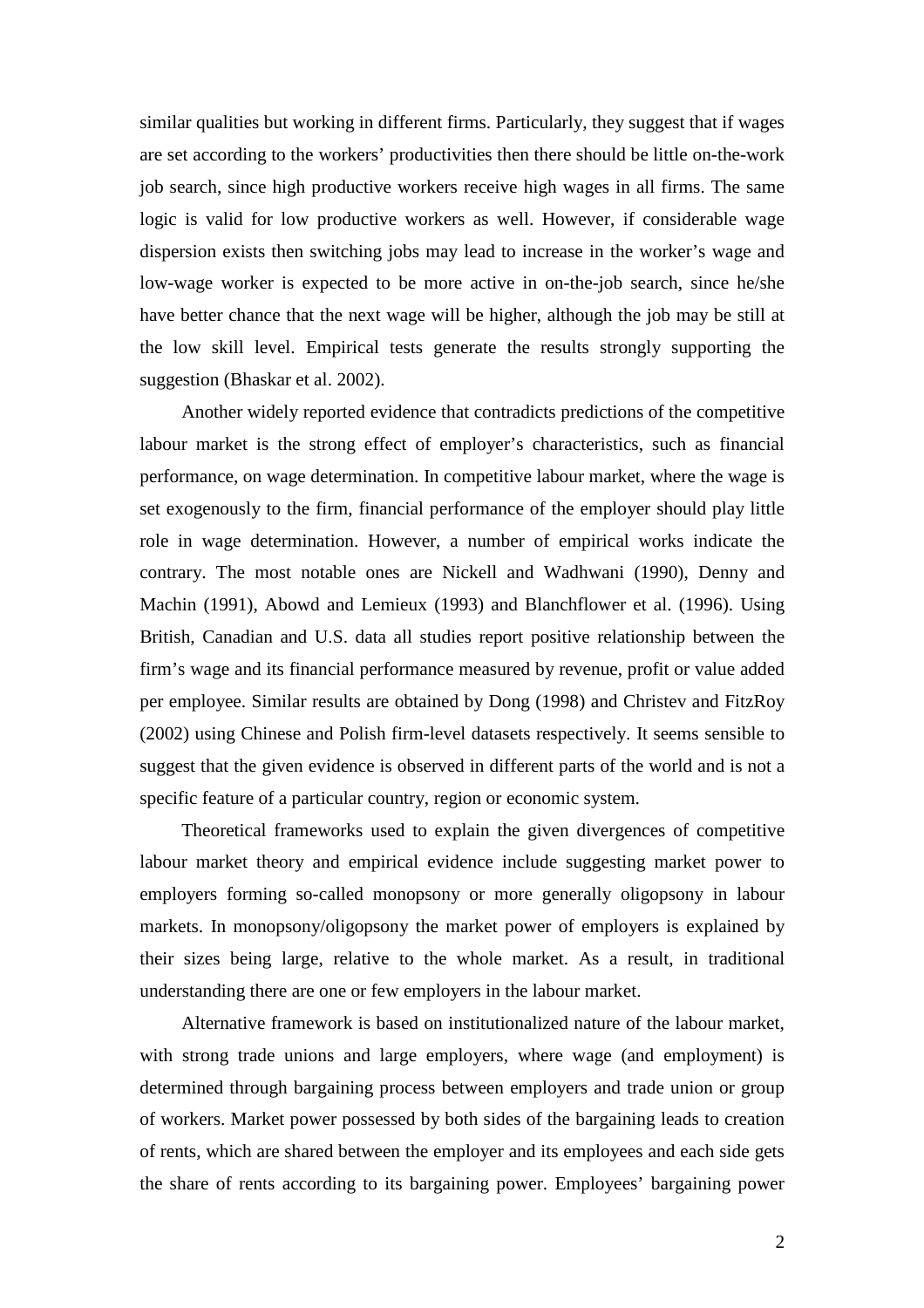could be the result of their unionization and/or possession of firm specific skills and knowledge giving rise to employment turnover costs for the employer.

Since monopsony/oligopsony models and unionized labour markets are considered as rather exceptions of generally competitive structures, it is perceived that their existence does not compromise the validity of the theory of competitive labour market. On the basis of this, it is also commonly accepted that wage dispersion and association of wages with the employers' financial position should not be observed in the unspecialized and/or non-unionized markets. However, findings of Bowlus et al. (1995), Machin and Manning (2004), and Bhaskar et al. (2002) suggest wage dispersion for such occupations as janitors, day care workers and fast food employees, which are usually unspecialized and non-unionized. Dong (1998) and Clarke (2002) indicate dependence of wage on the employer's financial characteristics for labour markets of China and Russia respectively, where trade unions are weak and have little participation in wage determination.

Recent research suggests that common sources of market power – product differentiation and imperfect information apply in labour markets on the same way as in product markets. Models assuming employers to have non-negligible market power due to these reasons may be referred as 'modern monopsony' models. One strand of them is search models. Particularly, Burdett and Mortensen (1998) demonstrated that imperfect information about the job vacancies led to non-degenerate wage distribution even if there were homogeneities in employers' productivity and workers' ability levels. More general version of their model, where employers vary in productivity levels, predicts positive relationship between the firm's productivity and its wage (Burdett and Mortensen, 1998).

Another type of 'modern monopsony' can be oligopsonitic model by Bhaskar and To (2003), which suggests that heterogeneity of workers' preferences for nonwage characteristics causes dependence of wages on the employers' productivity levels. Heterogeneity of employers in productivity levels leads to equilibrium wage dispersion.

Distinctively from the traditional version, 'modern monopsony' models explain the existence of the employers' market power not by their fewness in the labour market, but by the presence of market frictions caused by heterogeneity or imperfect information. The logic of the models is as follows: there may be a large number of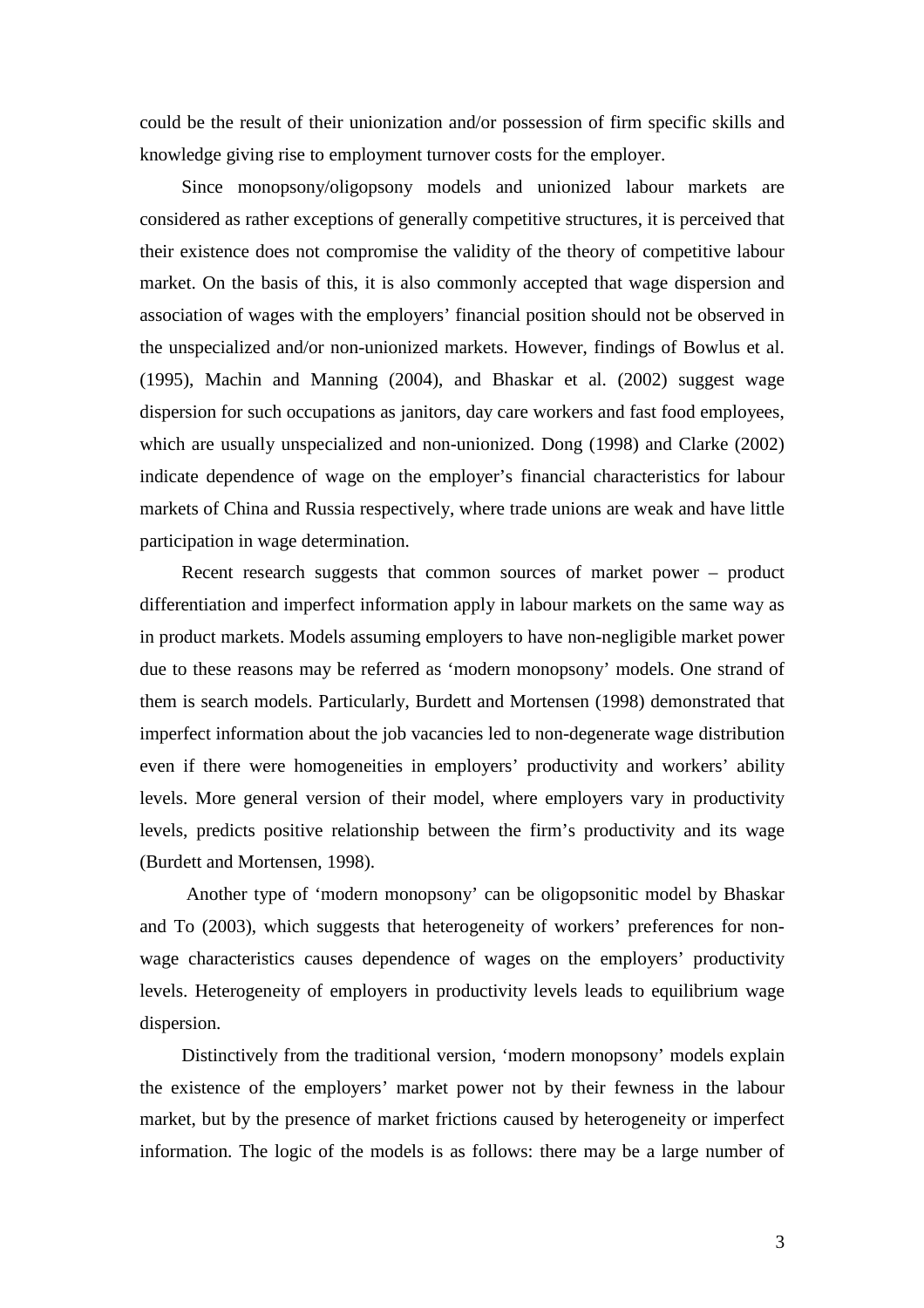employers in the market; nevertheless a particular worker will have only a handful set of employers to choose from due to market frictions.

Since the existence of the market frictions is perceived to be a generic feature of the most of the labour markets, it may be argued that 'modern monopsony' models should replace competitive labour market theory as a central framework for the analysis. Manning (2003) provides substantial discussion trying to convince that 'modern monopsony' models, particularly, search models, provide better explanation for many observed empirical regularities, like wage dispersion, wage-productivity relationship, gender, race wage discriminations and others.

The importance of deciding whether to consider labour markets inherently competitive or to accept that employers, in general, have non-negligible market power in wage determination is explained by Manning (2004). He demonstrated that market intervention policies, like minimum wages, enhancement of trade unions, unemployment benefits and others, which are believed to reduce efficiency in competitive structures, may be concluded to improve efficiency if underlining model assumes employers' market power.

In our work we will try to contribute to the literature supporting the view that 'modern monopsony' models are valid representations of the processes in labour market. Using the data of the 2005 Business Environment and Enterprise Performance Survey, undertaken by the European Bank for Reconstruction and Development and the World Bank we try to verify whether the predictions of the oligopsonitic model are observed in data for Kazakhstan, Kyrgyzstan, Russia, Tajikistan and Uzbekistan.

The paper is organized in the following way: in Section 2 we will provide background information about the countries studied. Section 3 contains detailed information about the model of oligopsonistic labour market by Bhaskar and To (2003). Also there we will discuss the econometric model estimated in our work. Section 4 gives information about the dataset used. Section 5 presents the econometric model. Section 6 discusses the results and concludes.

## **Section 2. Labour markets of Russia and Central Asia**

For the last 10-15 years labour markets of Russia and Central Asia underwent substantial transformation from the structures characterised by centralized wage setting, no open unemployment and very high levels of unionization into the markets with decentralized wage determination, where employers have non-negligible market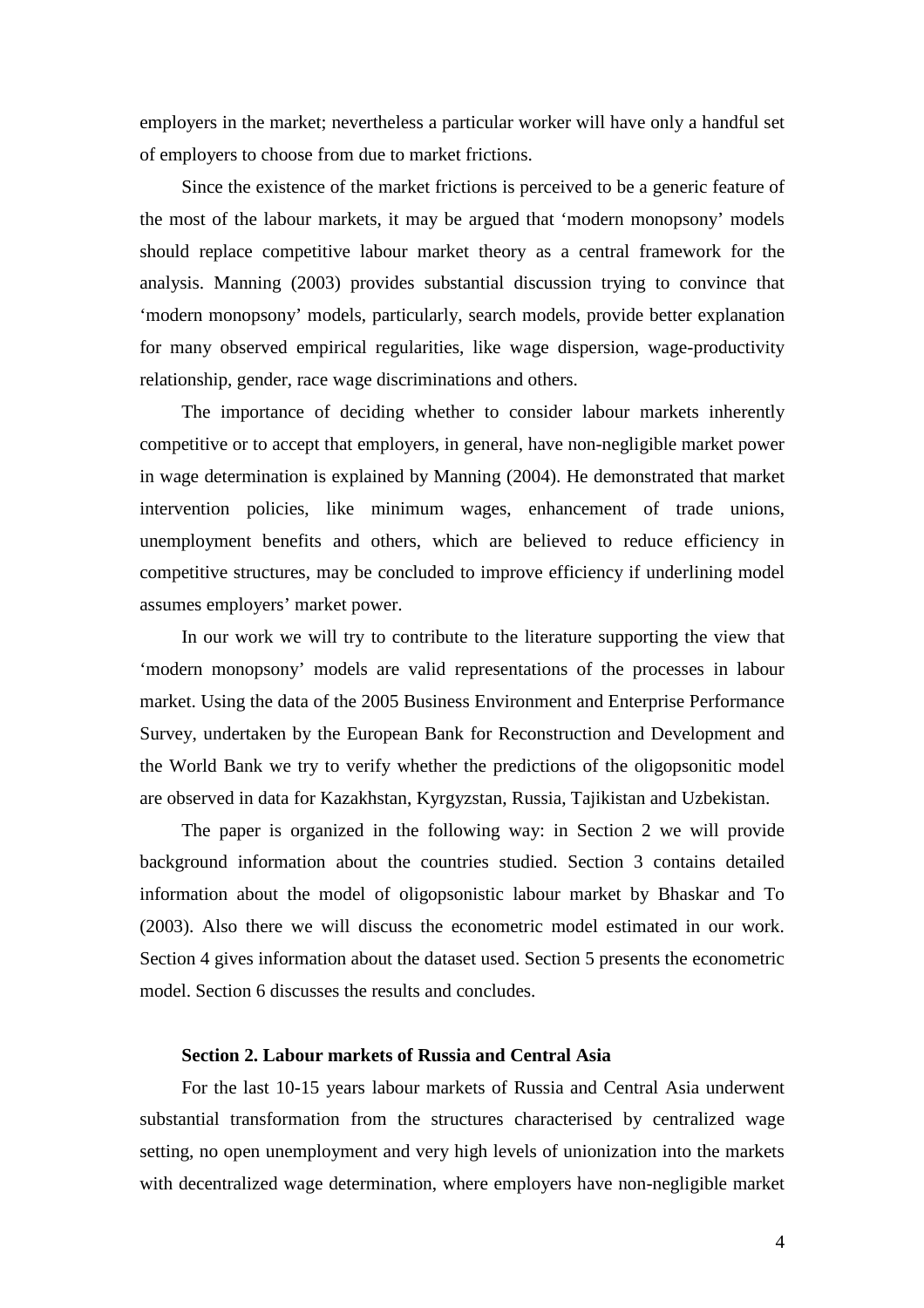power, especially in the private sector. Particularly, the 2009 Transition Report by EBRD recognizes the absence of wage regulation from the side of the government for all considered countries, except of Uzbekistan<sup>1</sup>.

Membership in trade unions is still widespread, but high level of unionization is rather the heritage from previous Soviet system of labour relations than the independent factor affecting wage determination. Surveys and exploratory studies revel that trade unions in Russia and Central Asian countries play very little, if any, role in wage determination, focusing on administering enterprises' welfare benefits, health and safety programmes and other similar tasks (Kapelushnikov, 2003; Kaser, 2005; Pavlova and Rohozynsky, 2005).

Minimum wages are set in each country, but being at very low level they are not binding constraints in labour markets. Particularly, since the mid-1990s till 2005 the minimum wage was less than 10% of average wage in Russia (Pavlova and Rohozynsky, 2005). Since 2006 the relative size of minimum wage is growing, but it still is around 20% only. Kazakhstan had slightly higher ratio, although it was declining over time, from 25% in 1999 to 17% in December 2003. In Kyrgyzstan, the minimum wage was a mere 4% of the average wage in 2004, and 8.6% in Tajikistan (Kaser, 2005). Unfortunately, there is no recent data available for Uzbekistan.

Low degree of labour market interventions with wage decentralization imply that wages should be set as described by competitive labour market theory. Empirical studies, which are mostly about the labour market of Russia, reveal, however, the contrary. Particularly, observed wage dispersion appears to be of the type that is difficult to ascribe to the competitive labour market. Namely, Clarke (2002) identified that the 71% of the variation in wages was within occupations, while only 27% were between occupations. In other words, wage differences between two identical occupations in two different firms were, on average, larger than wage differences between two different occupations within a firm. Clarke (2002) stresses that the given feature of the wage dispersion is observed across all industries and occupations, hence, it can be considered as a general phenomenon (p.635).

As it was stated in the previous section, substantial within occupational and inter-firm wage differences are perfectly compatible with competitive labour market

<sup>&</sup>lt;sup>1</sup> It is commonly believed that wage caps in Uzbekistan are implemented with the aim of preventing firms from circumventing cash withdrawal restrictions imposed by Uzbek government as an administrative measure to reduce inflation (Foreign Labor Trends Report, 2006).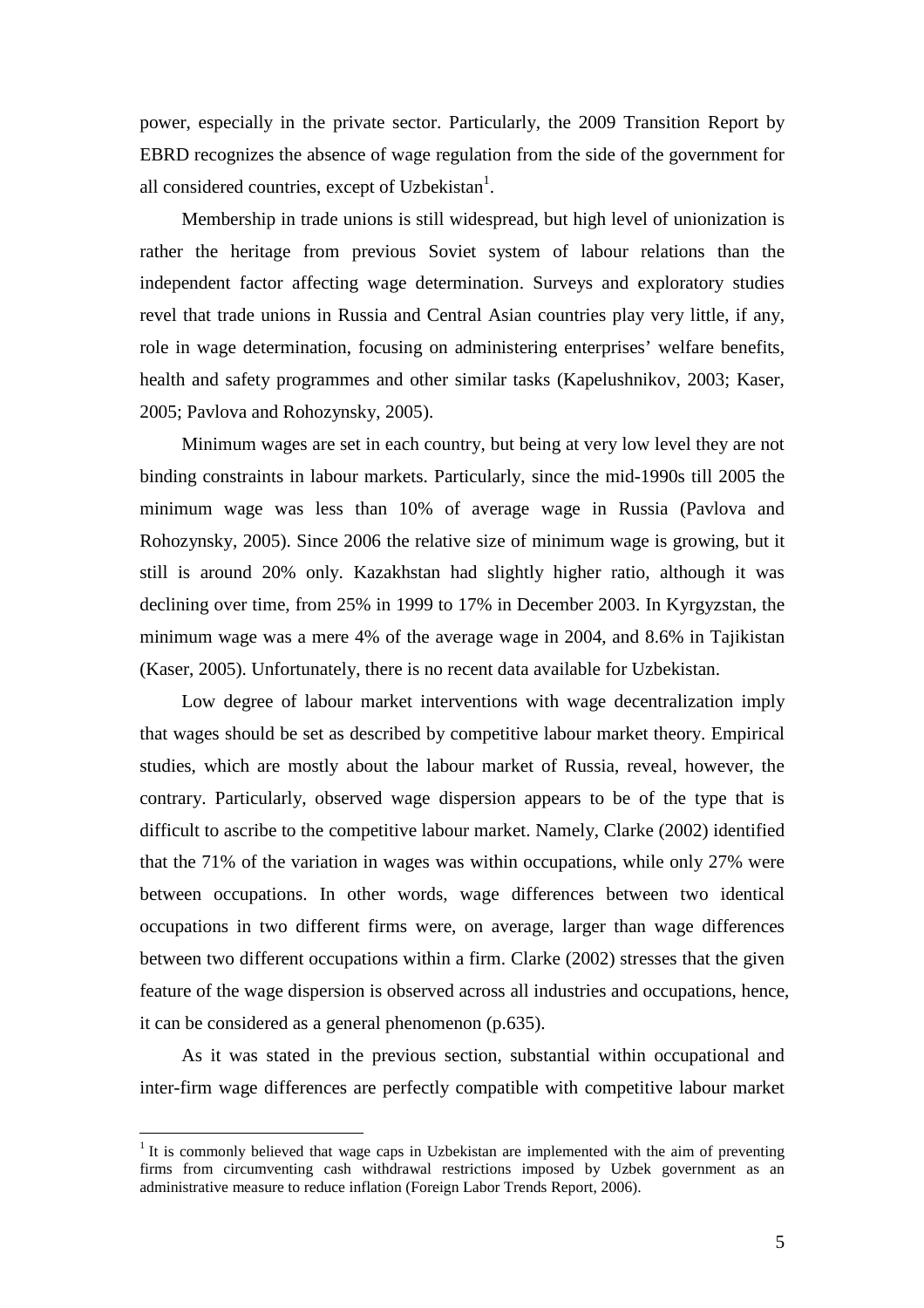framework as long as wage differentials can be explained by differences in workers' human capital levels. Clarke (2002) estimates the joint effect of human capital variables to be between only 7-11% in explaining the variance of wages. Brainerd (1998) measures the gross effect of human capital factors to be around as low as 13- 17%.

Brainerd (1998) argues that skills obtained under "old" system where not highly rewarded in the "new" system. As a result, observable characteristics of a worker's quality such as education and worker experience do not truly reflect his/her productivity. Clarke (2002) opposes this idea suggesting that, despite of the skills mismatch, experience and education are the only observable characteristics to potential employers. Therefore, if there is unobserved heterogeneity between employees, it is equally unobservable as for econometrician as well as for the employer (Clarke 2002, p. 640).

Multi-level regression results also suggest low explanatory power of human capital variables. Clarke (2002) estimates that human capital factors account for only 4% of the wage variance within occupations and 5% of the variance between occupations.

At the same time, employer characteristics, such as industrial attainment, size, financial performance, stability of pay, were found the most powerful wage determinants (Clarke 2002). Luke and Schaffer (2000) also report positive relationship between the firm's financial performance and the wage level it paid. Survey results by Kapelushnikov (2003) suggest that employers had almost unilateral power in setting wages and this could explain the strong relationship between the financial resources available to the firms and the wages it afforded to pay.

Wage dispersion and positive association of wages with the employers' financial positions suggest that labour market in Russia should not be characterized as competitive, although wage setting has been decentralized and labour market interventions are low. As it was presented in the previous section 'modern monopsony' theories are useful is explaining this controversy.

Unfortunately, there is no much empirical evidence on the labour market of Central Asian countries. Lack of applied research, probably, is a result of difficulties in obtaining firm-, household- or individual-level data. The only empirical study known to us is by Anderson and Pomfret (2002), who identified that location of the household, number of children in it, and education level of its head were significant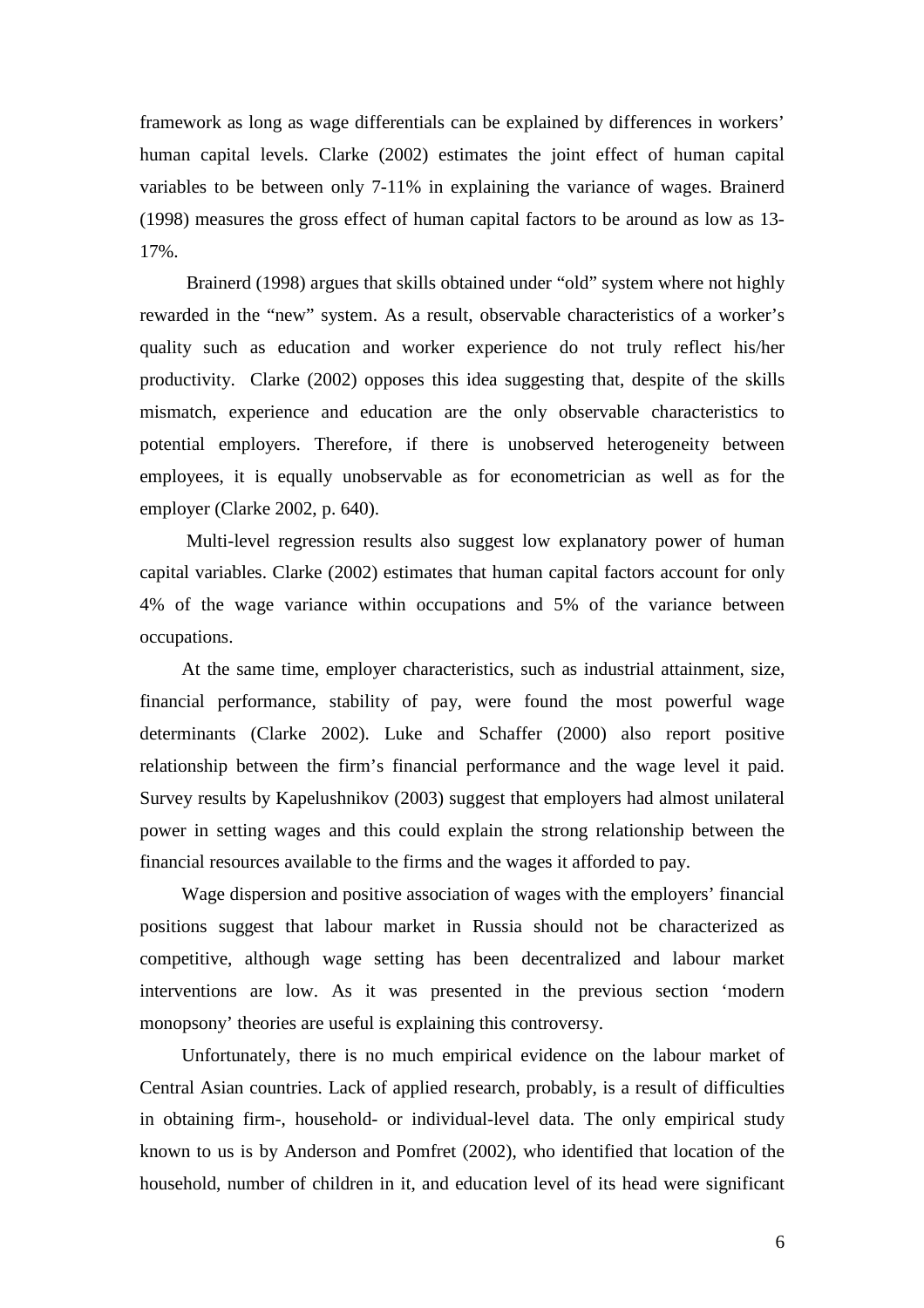factors and played the largest role in determining the relative living standards, measured as sum of household expenditures per adult. This study sheds some light on the matter of wage determination suggesting expenditure, and therefore, income variation across various location units and education levels. It is obvious that this sort of indirect evidence is not enough to conclude whether the labour market is competitive or not. At the same time, sources of the employers' market power in 'modern monopsony' models are quite generic and should be observed in any labour market, unless their effects are hampered by centralized wage setting or trade unions. Since none of these factors are strong in Central Asian economies we believe that 'modern monopsony' models may be applicable in these countries too.

In the next section we will consider the oligopsonistic model of labour market developed by Bhaskar and To (2003), implications of which we tried to test in this work.

### **Section 3. Oligopsonistic labour market**

One group of the 'modern monopsony' models assume that jobs are differentiated in some way. Workers are heterogeneous as well, but each model makes its own assumptions about the features the workers and the firms differ by. For example, Bueckner et al. (2002) assume that workers differ in the skill levels, while employers vary in skill needs due to the differences in their technologies. In Hamilton et al. (2000) workers, again, have different levels of skills, but this time, firms are differentiated by the geographical location. Bhaskar and To (2003) do not specify particular feature the firms differ, but rather set a general assumption that jobs are differentiated in non-wage characteristics like job specifications, hours of work, distance of the firm from the worker's home, social environment in the workplace and others. Workers have heterogeneous preferences over these non-wage characteristics.

All these theories are based on the model of product differentiation of Salop (1979) and, therefore, assume that workers and firms are distributed along some characteristics space, which is typically modelled as a circle. Workers are uniformly and continuously located along the circle. Employers are uniformly distributed too, but they don't exist at all points of the characteristics space because of the fixed costs of firm creation. Equidistant location of the firms along the characteristics circle is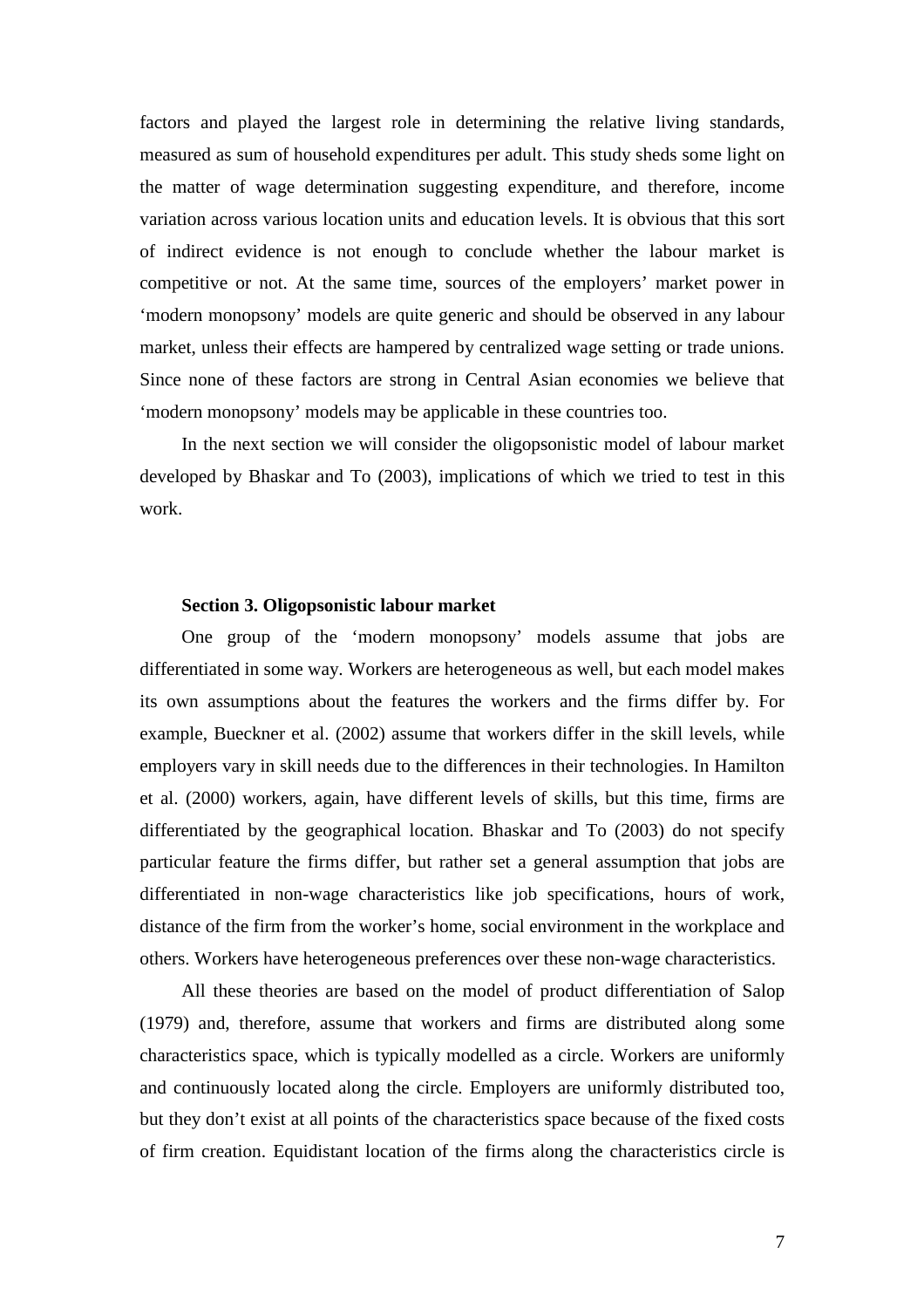assumed<sup>2</sup>. Analogously to the Salop's model, the distance between the firms along the characteristics circle determines the degree of the market power the employers have, since the larger the distance between the firms the higher the "commuting" or "transportation" costs for the workers. Other simplifying assumptions are perfect information and zero mobility costs as the workers are not allowed to change their locations on the characteristics space.

Although all the models have similar basic features, the one by Bhaskar and To (2003) has a strong advantage over others in terms of having no restrictions on the structure and type of characteristics the firms may differ by. This feature of the model allows considering existence of monopsonic labour markets, and therefore of employers' market power, almost everywhere, since it implies that even seemingly equal firms differ in the eyes of the workers due to the workers' heterogeneity in preferences over the characteristics of the firms. For this reason we concentrate on the model by Bhaskar and To (2003).

Bhaskar and To (2003) argue that if firm differ discretely along the characteristics space and workers have heterogeneous preferences over these characteristics then each firm encounters an upward-sloping labour supply function given by  $L_i(w_i, W_{-i})$ .  $W_{-i}$  represents the wages in other firms. Since there are many firms in the market they compete with each other to employ the labour. It is evident from the structure of the labour supply function that Bhaskar and To (2003) model implies Bertrand competition, where the problem of the firm is  $\max_{w_i} R_i L_i(w_i, W_{-i}) - w_i L_i(w_i, W_{-i}).$ 

*i*

As it has already been stated it is assumed that job characteristics space is a unit circumference. The preferences of a worker determine his/her location point on the characteristics circumference, and since the preferences vary continuously workers are uniformly distributed at all points of the circumference. It should be noted that all workers have equal abilities. Diversity of workers is allowed in the simplest way: there are only two types of workers - a unit mass of workers with zero reservation wage, and a mass of  $\delta$  of workers with positive reservation wage, *v*. Since the firms are located only on selected points of the circumference (due to fixed set-up costs) most of the workers have to "travel" from their location to those of their employers.

 $2^2$  The assumption is based on the conclusion made regarding the equilibrium location of firms on the product characteristics space (line or circle). See d'Aspremont et al. (1979), Economides (1989) and Katz (1995) for details.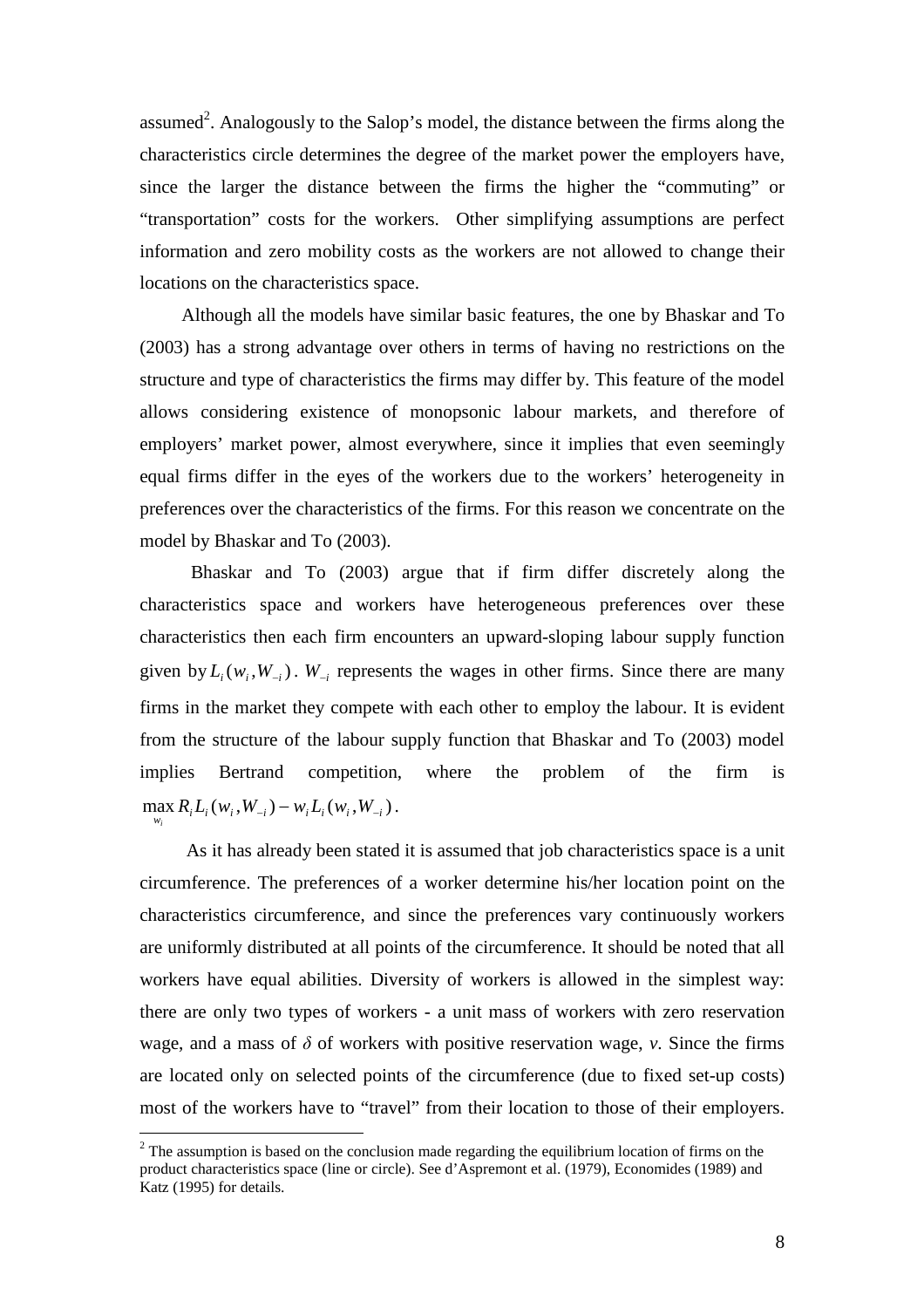This suggestion implies that rarely one can find the job that suits absolutely all his/her preferences. Most of the people have to compromise and accept the jobs that they would not find best for themselves. Need for compromise arises because for the most of the workers, the best job (when worker and employer share the location) does not exist<sup>3</sup>. Degree of compromise is measured through the distance  $d$ , the worker is located away from his/her employer. As a result the worker has to incur *td* "transportation" costs (*t* is a unit "transportation" cost). The worker will choose to work as long as his wage net of "transportation" costs is at least equal to his reservation wage.

In order to understand the effect of workers' and employers' heterogeneity onto the formation of the labour supply function let's consider this matter in full details.

Since there are *n* uniformly distributed firms the distance between any two firms is *1/n*. Let's first consider zero reservation wage worker located at some point between firms *i* and *j*. The worker is located at distance *x* from firm *i* and *1/n-x* from firm *j*. The worker will work at firm *i* as long as  $w_i$ -tx≥ $w_i$ <sup>-t</sup>(1/n-x), and at firm *j* if the inequality reversed. The worker at the location  $x^0 \in [0,(1/n)]$  is indifferent whether to work at firm *i* or *j* as long as  $w_i$ - $tx^0 = w_j$ - $t(1/n-x^0)$ . Solving it for  $x^0$  gives  $x^0 = (t/n + w_i - w_j)/2t$ , provided that  $|w_i - w_j| \le t/n$ . Since there is the same set of workers on the other side of firm *i*, its labour supply of zero reservation wage workers is given by  $\frac{1}{2}$ *t*  $t/n + w_i - \overline{w}_j$ , where 2  $\frac{W_{i+1} + W_{i-1}}{2}$  $\overline{w}_i = \frac{w_{i+1} + w_{i-1}}{2}$ .

A worker with positive reservation wage, v, located at distance x from the most attractive employer will work only if  $w_i$ -tx>v. Let  $x^{\nu} \in [0,(1/n)]$  be the distance at which the worker is indifferent between employment and unemployment: *t*  $x^{\nu} = \frac{w_i - \nu}{\nu},$ given that  $w_i \geq v$ . All workers located up to  $x^v$  away from firm *i*, will choose to work at it. Total supply of *v*-reservation wage workers is  $2\delta x^{\nu}$ .

Combining zero and v-reservation workers willing to work in firm *i*, the firm labour supply is obtained:

 $3$  Since the model is focused on the market power due to workers' and employers' heterogeneity, another source of market frictions – imperfect information – is ruled out in the model.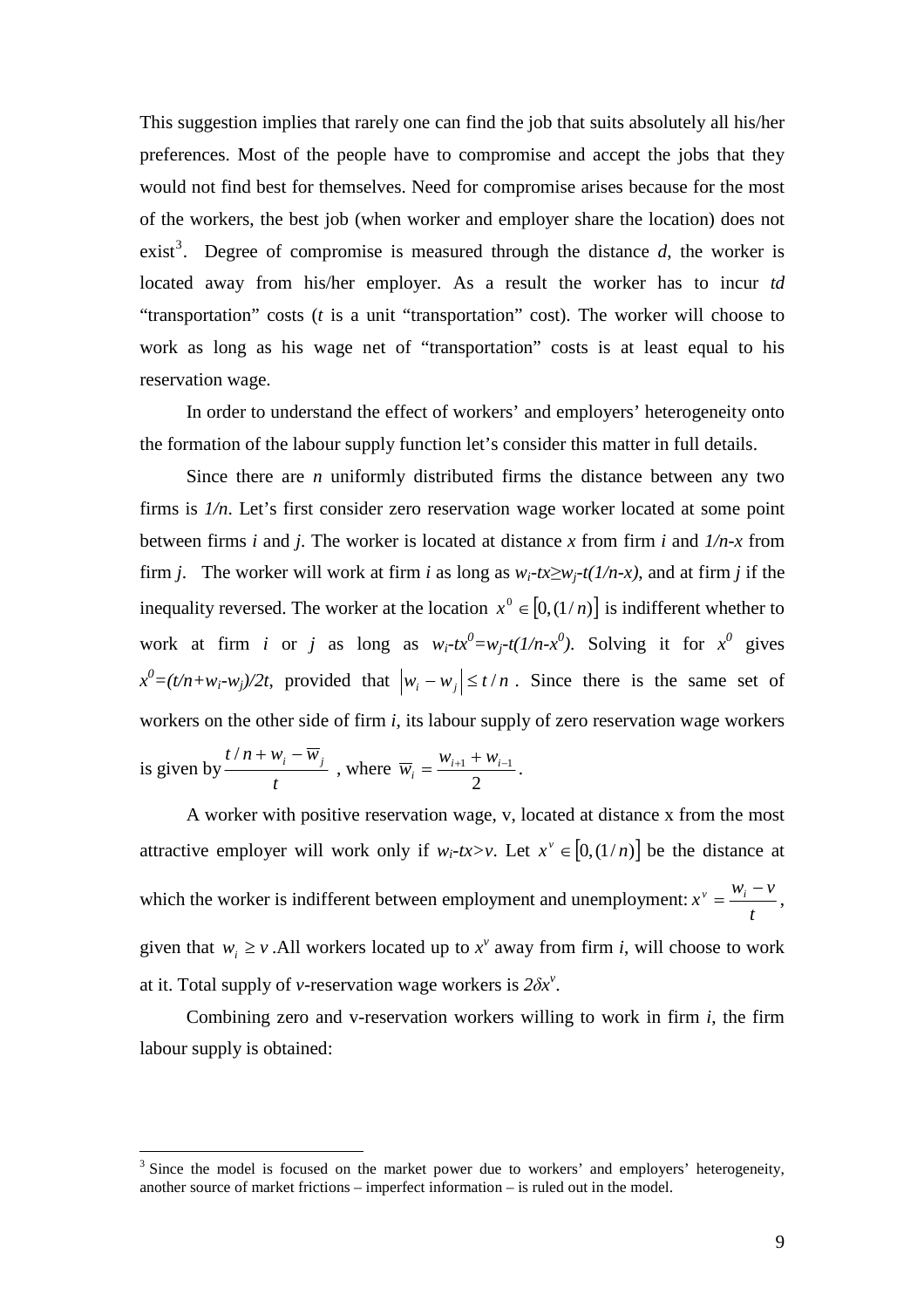$$
L_i = \frac{t/n - 2v\delta + (1 + 2\delta)w_i - \overline{w}_i}{t}^4.
$$

The labour supply function indicates that labour is increasing in the firm's own wage,  $w_i$ , which is consistent with the notion of monopsony. Economic intuition for this relationship is simple: if the firm needs to increase employment it will have to attract the workers located at further points than the current marginal worker. The new workers will agree to work at the firm only in return of higher wages, as they have higher "transportation" costs. Wage discrimination is difficult since non-wage preferences of workers are usually unobservable. Therefore wage for all workers has to be raised to increase employment in a particular firm.

However, if other firms increase their wages the firm *i* loses some of its workers – the ones, who are located furthest from it.

Substituting the labour supply function into profit maximization equation and solving it with respect to wage produces the reaction function given by

$$
w_i = \alpha_i + \beta \overline{w}_i
$$
, where  $\alpha_i = \frac{(1+2\delta)\phi_i - t/n + 2\delta v}{2(1+2\delta)}$  and  $\beta = \frac{1}{2(1+2\delta)}$ .

 $\phi$ , denotes net revenue product of labour when the firm *i* optimally adjust its capital labour ratio.  $\alpha_i$  is referred as productivity of the firm *i* (Bhaskar, To 2003, p. 377).

Solving the profit maximization problem with respect of labour using the inverse labour supply function  $w_i(L, W_i)$  produces familiar  $E_i = \frac{m m_l}{l} = \frac{v_i}{l} > 0$  $1 + 2$  $>$  $\ddot{}$  $=$  $\overline{a}$  $=$ *i i i L i*  $w_i = \frac{-1}{w_i}$  + 28 w *t L w*  $MRP_{L} - w$  $E_i = \frac{m\pi i}{w_i} = \frac{E_i}{1+2\delta} = \frac{E_i}{w_i} > 0$ , indicating positive "exploitation" in the market. It is obvious that if the "travel" were costless  $(t=0)$ , the wage would be equal to its competitive level.

The reaction function demonstrates that the firm *i*'s wage is an increasing function of its productivity and the wages set by its neighbours. Such a representation

<sup>&</sup>lt;sup>4</sup> Although  $\overline{w}_i = (w_{i-1} + w_{i+1})/2$  is an arithmetic mean of the wages of two neighbouring firms only, it is wrong to conclude that the wages of the firms located further away from the firm *i* do not affect its labour. Remembering the circled shape of the characteristics space one can easily see that  $\overline{w}_{i-1} = (w_{i-2} + w_i)/2$  and so on. Since  $\overline{w}$  is present in the labour supply function of each firm, employments in all firms are affected by the firm's own wage and those of *all* other firms. So, truly, the labour supply it given by  $L_i(w_i, W_{-i})$ .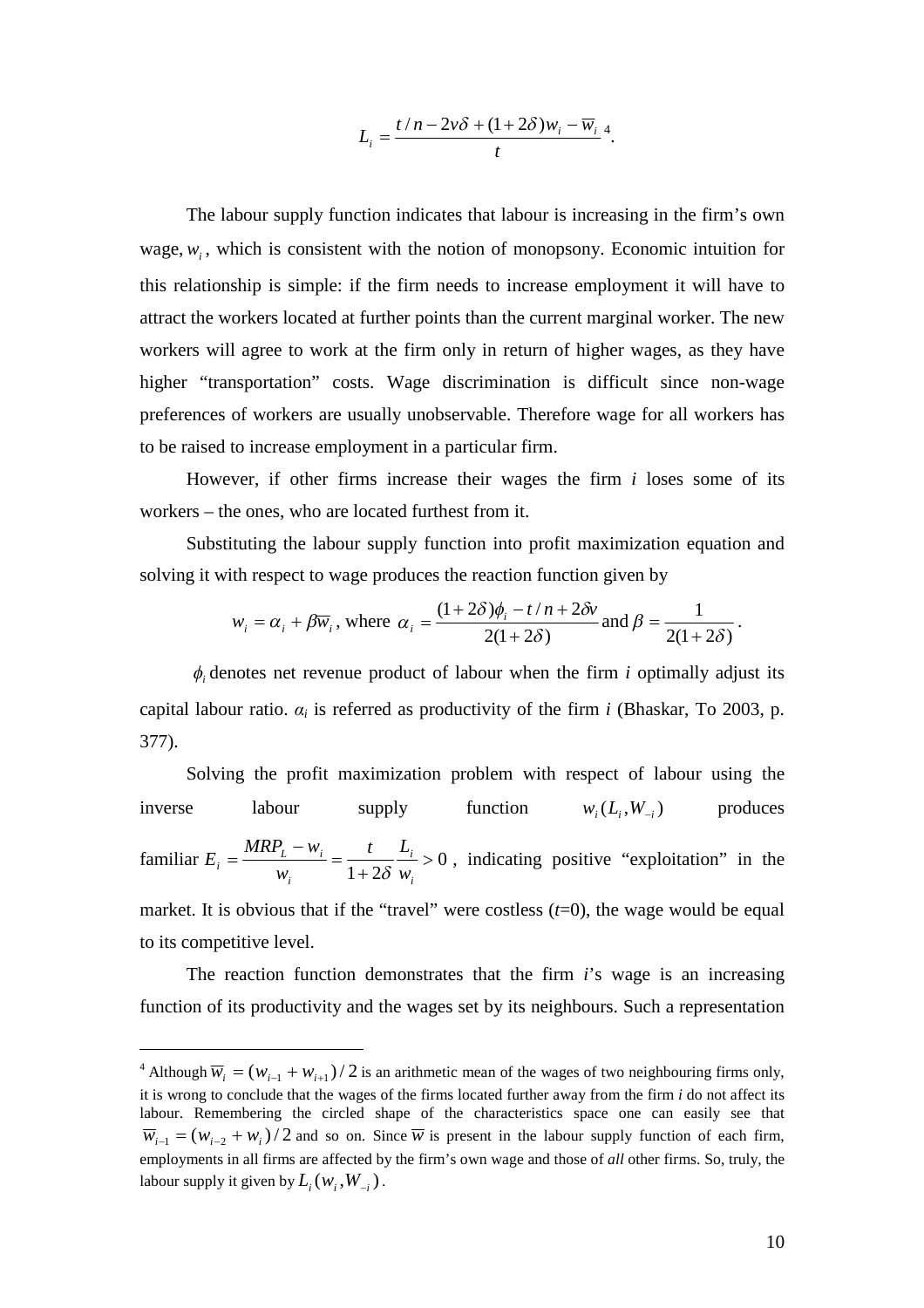of the firm's wage equation implies an important feature of the oligopsonistic labour market – strategic complementarity of firms in wage setting. In other words, wage in a firm is determined by not only its internal factors, like productivity, but also external ones, like wages paid by other firms in the local labour market. Firms are interdependent in their wage setting decisions. Such interdependence resembles to the framework of oligopolies and that's why the model of Bhaskar and To (2003) can be titled as oligopsony.

Bhaskar and To (2003) provide an explicit solution for the equilibrium wage distribution for all firms. The wage equation is defined in a matrix notation as

$$
\mathbf{w}^* = \mathbf{a} + B\mathbf{w},
$$

where  $\boldsymbol{B}$  is a circulant matrix and therefore can be defined by its first row, which is **B**=(0,  $\beta$ /2, 0, ..., 0,  $\beta$ /2)<sup>5</sup>. Nash equilibrium is given by  $\mathbf{w}^* = (I - B)^{-1} \mathbf{\alpha}$ . Solving for  $Q = (I - B)^{-1}$  produces another circulant matrix *Q*, which is given by  $\mathbf{q} = (q_0, q_1, ..., q_{n-1}) = (q_{0,0}, q_{0,1}, ..., q_{0,n-1})$ . As a result, the equilibrium wage of firm *i* is determined as:

$$
w_i^* = \sum_{j=0}^{n-1} q_j \alpha_{i+j}
$$

for *i*=0, 1,….,  $(n-1)$ , where  $q_j = q_{n-j}$  for  $j=0$ , 1,….,  $[n/2]$  and  $q_0 > q_1 > ... > q_{n/2} > 0$  (Bhaskar, To 2003, p. 378).

Matrix  $Q$  provides mapping from the vector  $\alpha$  to the equilibrium wage distribution. The elements of the mapping depend on  $\delta$ , the mass of high-reservation wage workers, and therefore they are not affected by the firm-specific factor, like its productivity.

The given equilibrium wage distribution demonstrates that firm *i*'s optimal wage is weighted sum of the firm's own productivity  $\alpha_i$  and productivities of all other firms. The firms own productivity has the highest weight, while weights of its rivals' productivities are declining the further the particular firm is located from firm *i* along the circumference line<sup>6</sup>.

 $5$  A square matrix *C* is circulant if the elemenet of each row of *C* are identical to those of previous row, but are moved one position to the right and wrapped around – definition given in Bhaskar and To (2003). 6 In order to ensure that the equilibrium wage distribution is globally optimal, the range of

productivities the firms may have is restricted to  $\alpha \in (\alpha_*, \alpha^*)$  , which implies that no firm will choose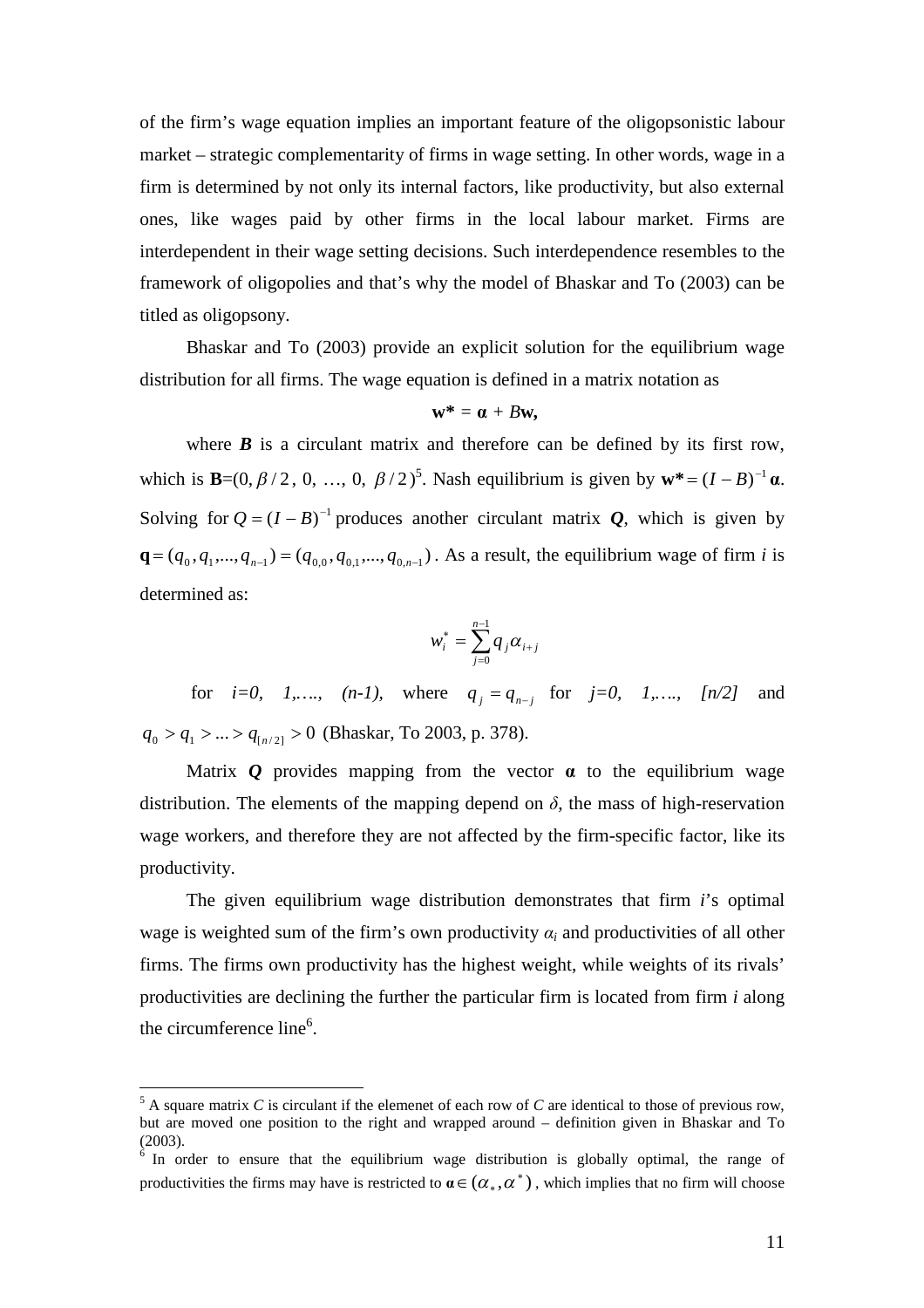The given way of wage determination leads to a number of interesting implications. First of all, oligopsony model by Bhaskar and To (2003) predicts nondegenerate wage distribution as an equilibrium solution. The only assumption it requires to make is that there is at least some heterogeneity in employers' productivity levels. In fact Bhaskar and To (2003) argue that employers' productivity differentials are natural, since firms employ different technologies and face different prices. Such a differentiation applies not only to the firms in different industries but also to the firms in the same industry, although the intra-industry productivity, and therefore wage differentials are expected to be less than the inter-industry ones.

Since the wage in the firm *i* is affected by the productivities of other firms, two firms of the same productivity but different location on the characteristics circumference may also pay different wages, as each firm has a different set of neighbouring firms. In fact, the interaction of the firms in wage setting implies that no two firms will offer the same wage. Wage non-uniformity is a norm in this model (Bhaskar and To 2003).

As all weights are positive, it is obvious to expect that more productive firms pay higher wages. At the same time, increase in productivity of the firm *i* affects not only its own wage but also that of other firms, due to the interaction in wage determination, implied in the model. Let  $\alpha_1$  and  $\alpha_2$  be two different productivity vectors.  $w_1^*$  and  $w_2^*$  denote that equilibrium wage vectors associated with  $\alpha_1$  and  $\alpha_2$ , respectively. If the productivity vectors are such that  $\alpha_{1i} \geq \alpha_{2i}$   $\forall i$  and  $\alpha_1 \neq \alpha_2$ , then  $w_{1i}^* > w_{2i}^* \; \forall i$ . We can see that increase in the productivity of just one firm raises wages of all other firms as well.

As we have seen the model presented by Bhaskar and To (2003) suggests that the firm heterogeneity in non-wage characteristics and workers' differences in preferences result in the environment, where the firm's wage is determined by its productivity and those of its rivals in the labour market. Existence of the positive "transportation" costs results in positive "exploitation" in the labour market, which implies that employers have non-negligible market power. It is also important to note that the static structure of the model assumes long-run decision making and therefore the observed monopsony power is not just a result of slow response of employment to

to offer a wage so high that its neighbour employs no workers. The given bounds are effective if that *t*, *δ* and *v* are sufficiently large (Bhaskar, To 2003).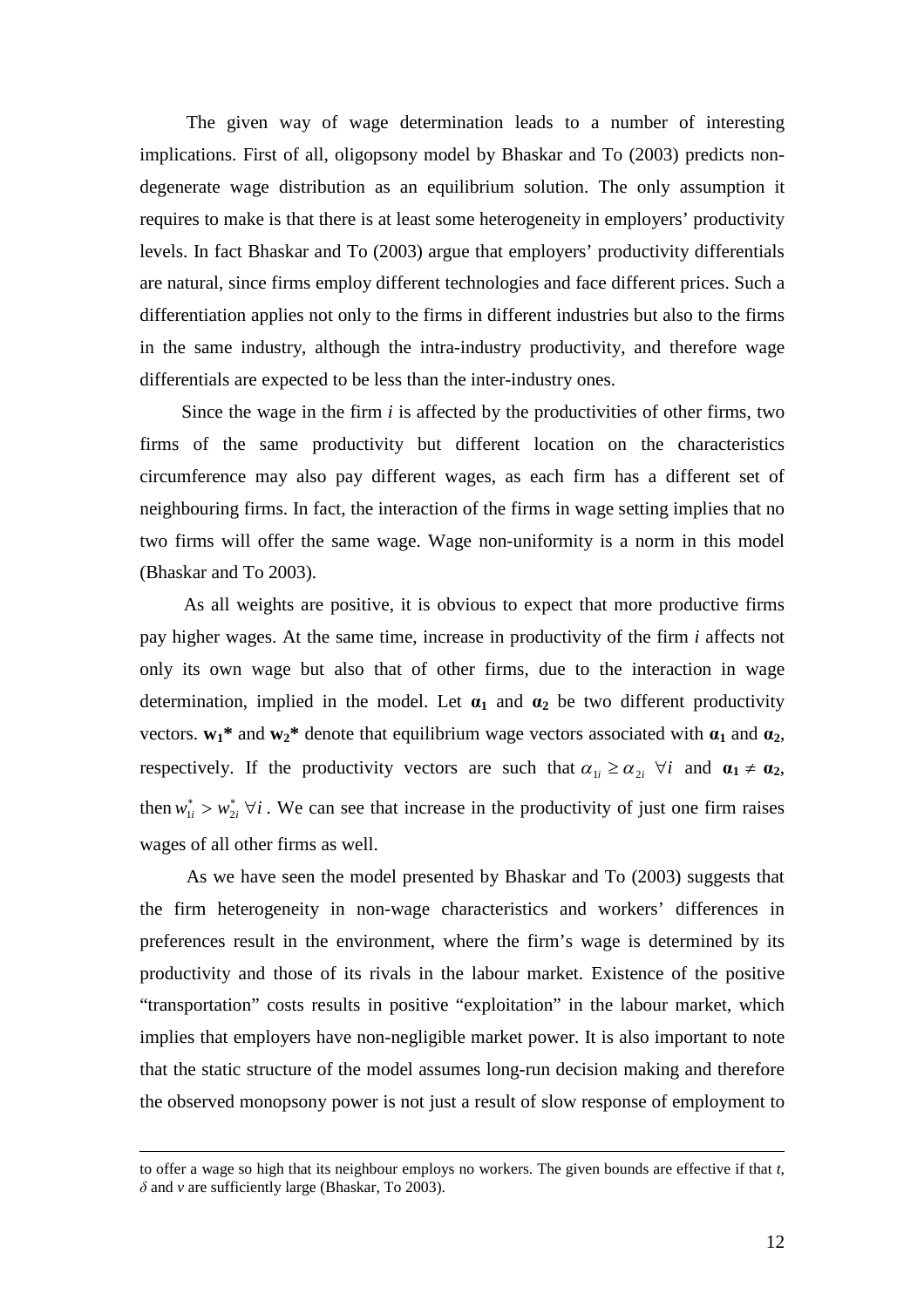the wage changes but rather is caused by its own reason - workers' and employers' heterogeneity. Another aspect is that the applicability of the assumption of the firms' and workers' heterogeneity is not limited to a particular type of the labour markets. Firms' characteristics and workers' preferences vary in almost all markets. Therefore we may conclude that employers' market power may exist in all types of labour markets, although the extent of it may vary depending on the value of *t*.

## **Section 4. Data**

In this work we use 2005 Business Environment and Enterprise Performance Survey (BEEPS), firm-level survey conducted by the European Bank of Reconstruction and Development (EBRD) and the World Bank. The survey covered 26 post-socialist economies: 15 from Central and Eastern Europe and 11 from the Commonwealth of Independent States. The dataset includes detailed firm-level data about 9500 firms, with 200-600 per country. The survey sample for each country has been constructed by self-weighted stratified random sampling from the national registry of the firms. Apart from the sectoral attainment, the strata were designed by the type of the ownership (private vs. state), firm size, size and type (capital or not) of location unit. The sample includes only registered firms, having at least 2 employees and not more that 10 000. Firms that operate in sectors subject to government price regulation and prudential supervision, such as banking, electric power, rail transport, and water and waste water were excluded from the design of the sample.

The strong sides of the given survey were that it contained detailed information about many characteristics of the firms including number of employees, amount of revenues and main costs and many other details; survey was conducted in all 26 countries in the same year. Main weakness in our perspective was the small sample size for individual countries, although it was attempted to include several geographical regions for each country. This resulted in a very small number of firms being covered in each particular town or city.

Another weakness of the dataset was quite a substantial amount of missing observations, especially for financial variables. From one side it led to a substantial drop in number of observations, for Russia and Central Asia<sup>7</sup> it was from 1888 firms

 $<sup>7</sup>$  Although we has data for many countries we had to focus on smaller set given to the time consuming</sup> nature of gathering additional information used in our study. The nature of the additional information needed will be revealed in the next section.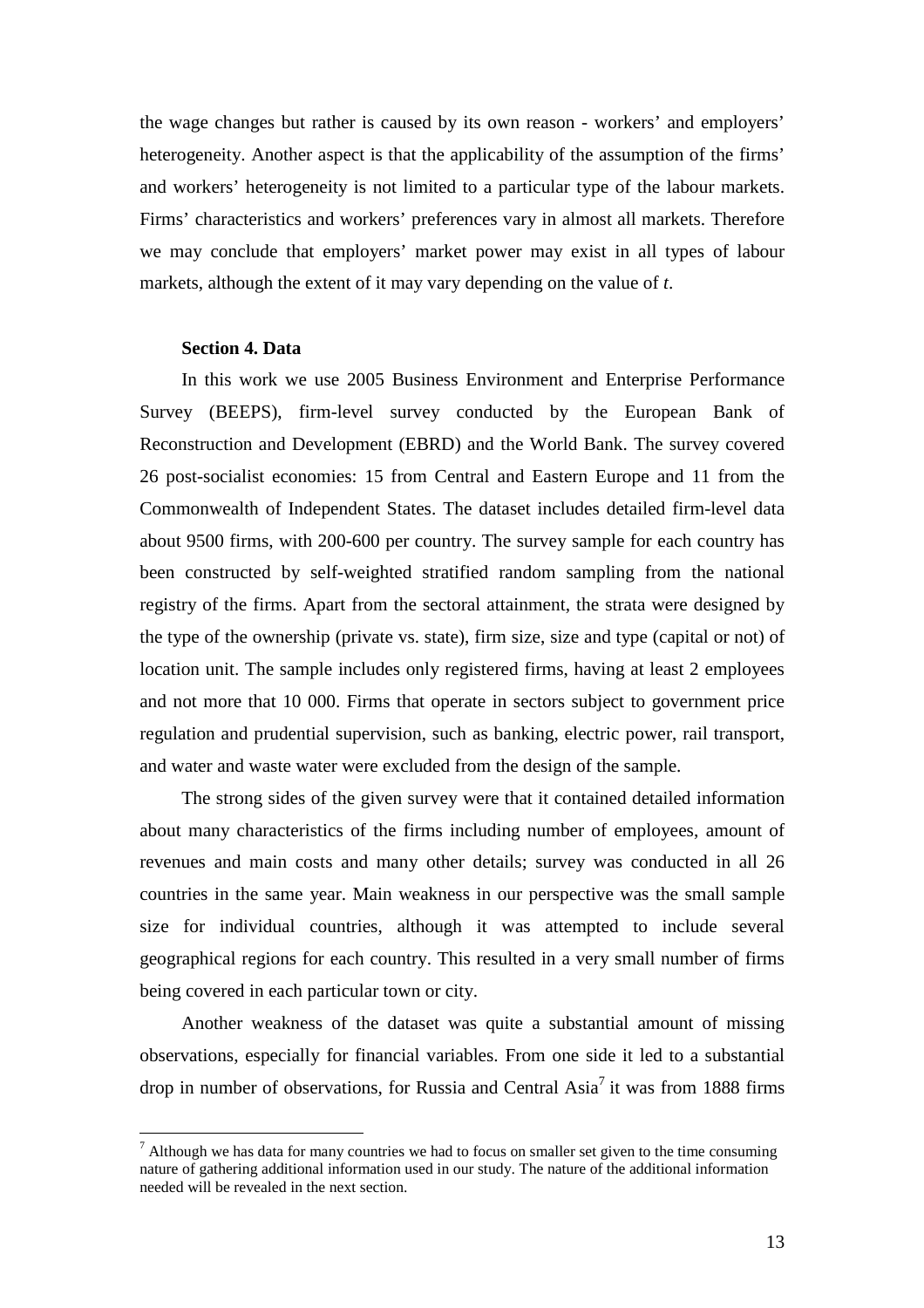to 1225. At the same time, missing observation were not all the time caused by the absence of the answers, but more often resulted from the inability of confirming the given figures from the firm's financial documents during the interview (BEEPS Report, 2005). We, therefore, may conclude that financial figures given in the dataset are of satisfactory reliability.

## **Section 5. Econometric model**

Traditional view on the effect of jobs' non-wage charactersitcs, like job specifications, amount and flexibility of working hours, working conditions and others has been set by the theory of compensating wage differentials. According to this theory the firms with "unpleasant" characteristics will have to offer a premium above the market wage to attract workers. Usual characteristics considered "unpleasant" are bad and hazardous working conditions, higher risk of death and injury at work and other alike. The general philosophy of the theory is that there are "good" and "bad" jobs, and workers in "bad" jobs should be compensated for accepting less "pleasant" working conditions. In other words, there is a vertical differentiation of jobs.

Differently, the oligopsonistic labour market model assumes horizontal differentiation of jobs<sup>8</sup>. It implies that there are no commonly accepted "good" or "bad" jobs, while each separate worker decides individually how "bad" of "good" the particular job is according to his/her preferences. In fact, the uniform and continuous distribution of workers across the characteristics circumference implies that employer of any type has equal number of workers willing to work for him/her. However, it is difficult to believe that there are equal numbers of workers willing to work in hazardous and risky conditions and the opposite. Therefore certain vertical differentiation is likely to exist and therefore need to be controlled for. Since the vertical differentiation is mostly related to the industry attainment of a firm, the most obvious control variable for the jobs' vertical differentiation is the industry dummy.

Another assumption of the oligopsonistic model is equal abilities of the workers. Obviously, there are differences in abilities of the workers caused by variation in their human capital. Therefore control for the human capital differentials of the workforce is necessary. Given to the firm-level nature of the BEEPS dataset we have only

<sup>&</sup>lt;sup>8</sup> Mccue and Reed (1996) provide some evidence for the horizontal variation of the workers preferences over the non-wage characteristics of the jobs.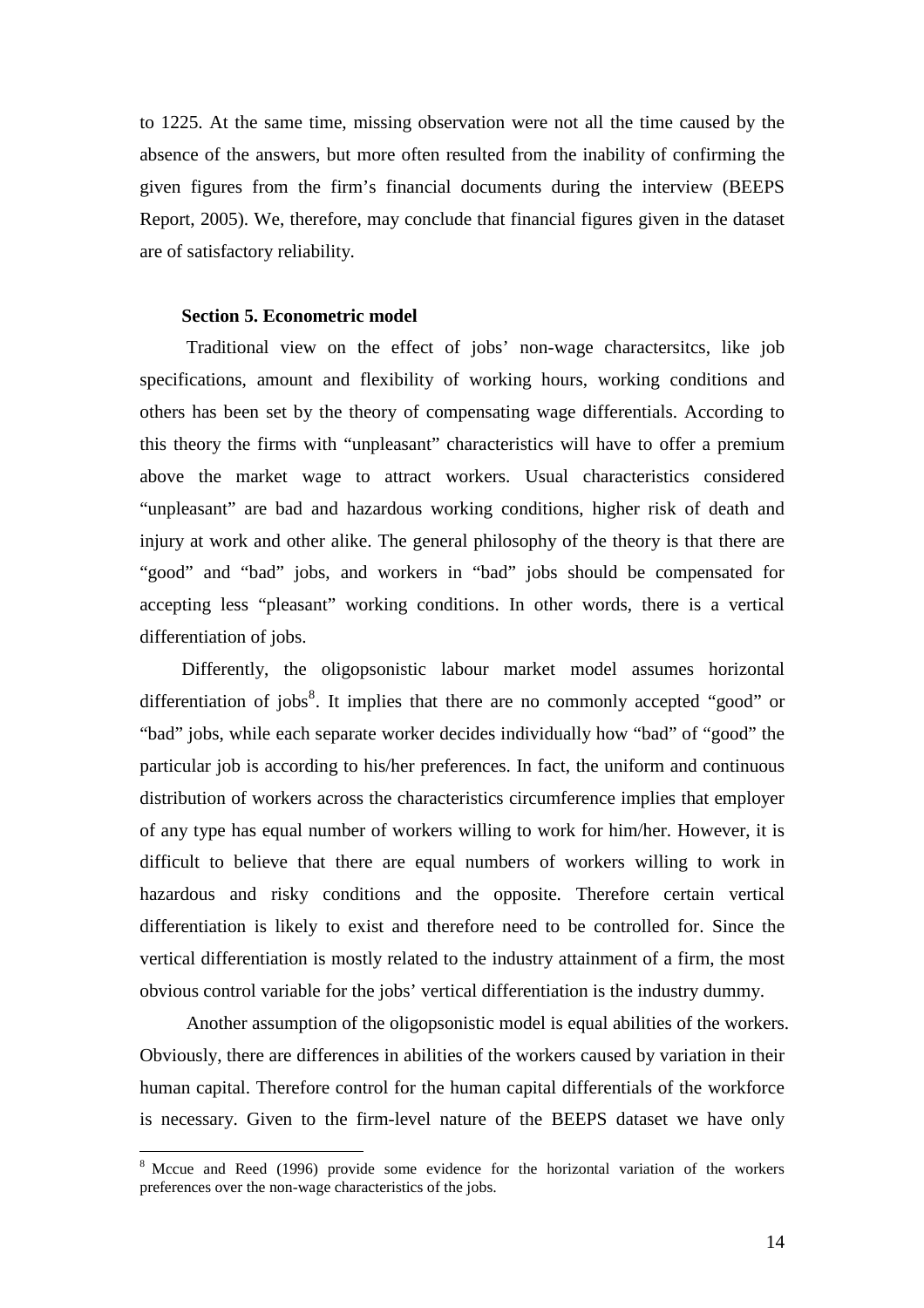limited information on the parameters measuring the quality of the labour force employed. The possible available control is the percentage measure of employees with university education.

Firm's non-wage attributes determine its location along the characteristics circumference space, where the "distance" between it and its neighbours measures the extent of difference in non-wage characteristics between them. To test the theoretical wage equation we have to identify the firm *i*'s "neighbours" along the characteristics circumference. In reality, most of the job attributes, like social environment in the work place, flexibility of working hours, job specifications and others are not observable or measurable. The only firm's characteristics available to us are the firm's location (at village/town/city level) and its industrial attainment, measured through NACE code. Simple thought analysis suggests that the easiest way to control the effect of unobservable and immeasurable attributes is to assume that they are consistently related to the observable ones, which are, in our case, industry code and village/town/city of the firm's location. Given to the fact that most of the unobservable and/or immeasurable characteristics are specific to a particular type of production or service we think that it is sensible to assume that unobservable and immeasurable attributes are related to the firm's industry. Our suggestion does not necessarily mean that there is no differentiation in unobservable/immeasurable characteristics among the firms of the same industry. It only requires that the difference ("distance") in unobservable/immeasurable characteristics between any two firms of the same industry group were not larger than difference between any two firms of different industries.

The given assumption leads to differences between the firms ("distances") measured using observed characteristics to be consistent with the "distances" in more general characteristics space, where differences in all characteristics are taken into account.

The oligopsonistic labour market theory suggests that we should be able to measure the "distance" between any two firms. If we can easily measure the distance between two firms using the location units, it is impossible to do it for industry codes. Therefore we suggest to identify the firm *i*'s "neighbours" first according to industry code "proximity" and then by geographical distance. For this purposes we define the following industry groups for each firm *i*, according to its two-digit NACE industry code:

15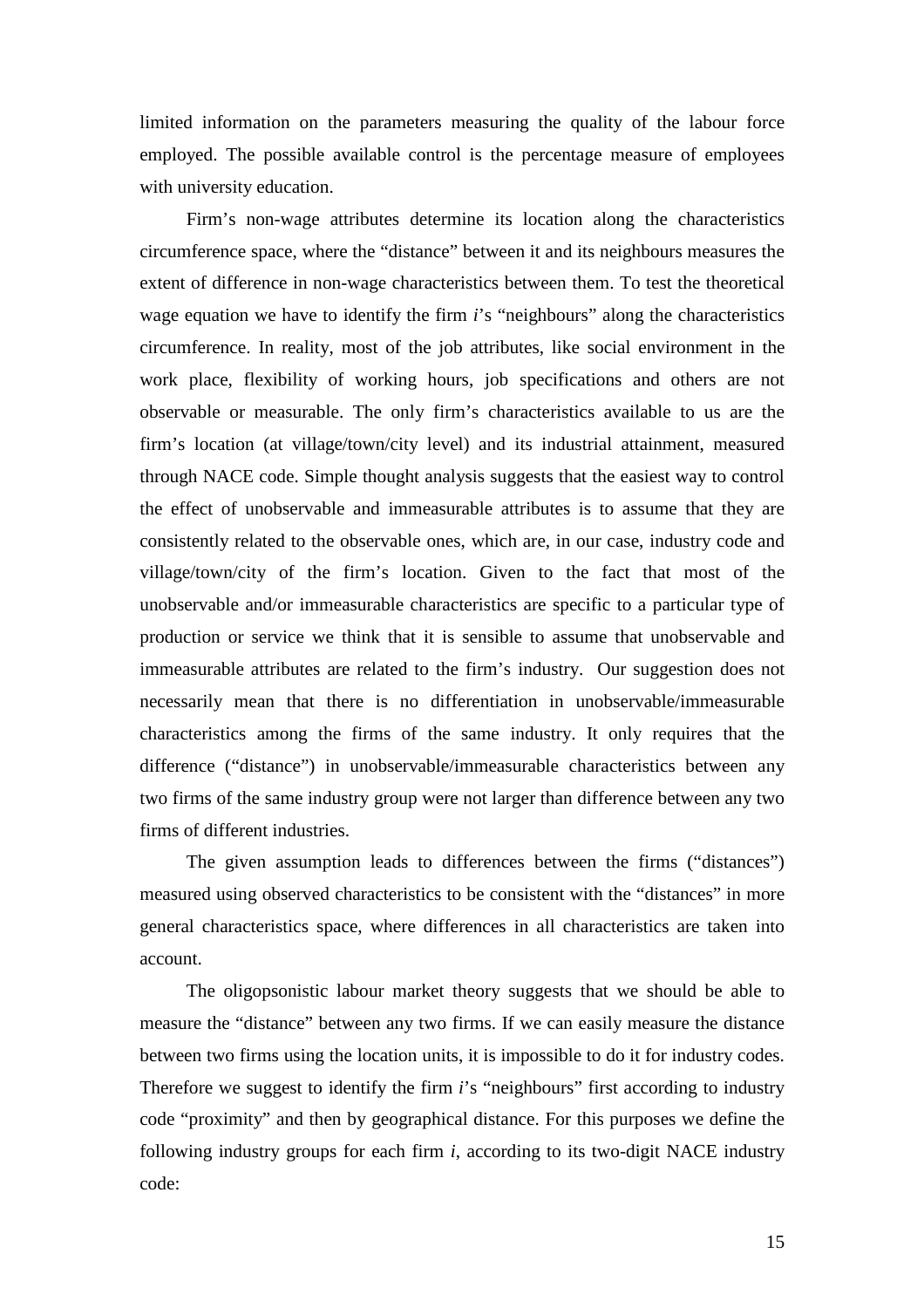*Y* group – all firms within the same location unit (village/town/city) with equivalent 2 digit NACE industry codes;

*Z* group – all firms within the same location unit and within the same NACE industry group excluding those in *Y* group;

*H* group – all firms within the same location unit with equivalent production or services group code<sup>9</sup> excluding those in *Z* and *Y* group.

The next step is, for each firm  $i$ , to identify two geographically closest location units, where at least one other firm from the same industry group exists. If there is at least one other firm of the same industry group exists in the firm *i*'s own location unit, then that location unit is taken as the first closest one. As a result, we obtain 6 location/industry variables: *Y1, Y2, Z1, Z2, H1* and *H2*.

The productivity of the firms is measured as a sum of value added per employee. Value added has been calculated as a difference between the firm's revenue and nonlabour costs. Values of *Y1, Y2, Z1, Z2, H1* and *H2* are given as means of the productivity measures of the firms within the respective groups. However, if the first closest location unit is the firm *i*'s own village/town/city then we exclude firm *i* from Y group in calculating the group's average productivity. This is done to obtain the average productivity for other firms, "neighbours" only. For the same reason we exclude group Y from group Z, and group Y and Z from H.

Since we try to estimate the effect of the firm *i*'s productivity and those of its "neighbours" we suggest the following specification for empirical test:

$$
w_i = \beta_0 + \beta_1 OWN_i + \beta_2 Y1_i + \beta_3 Y2_1 + \beta_4 Z1_1 + \beta_5 Z2_i + \beta_6 H1_i + \beta_7 H2_i + + controls + \varepsilon_i
$$

The dependent variable  $w_i$  is an average yearly wage, obtained as a ratio of sum of labour costs (wages, salaries and benefits) on total number of employees for a given financial year, 2004 in our case. The variable *OWN<sup>i</sup>* represents the firm's own productivity. Following the predictions of the theoretical model by Bhaskar and To (2003) that firm *i*'s own productivity and productivity levels of "neighbour" firms have positive impact on the firm *i*'s wage and the size of impact reduces as the "distance" between the firm *i* and its "neighbour" grows, we make several hypotheses:

 $9$  It is very general grouping, where mining and quarrying, manufacturing and construction are united into one production group, while all service sectors are united into another services group. H group is formed mainly for completeness purposes.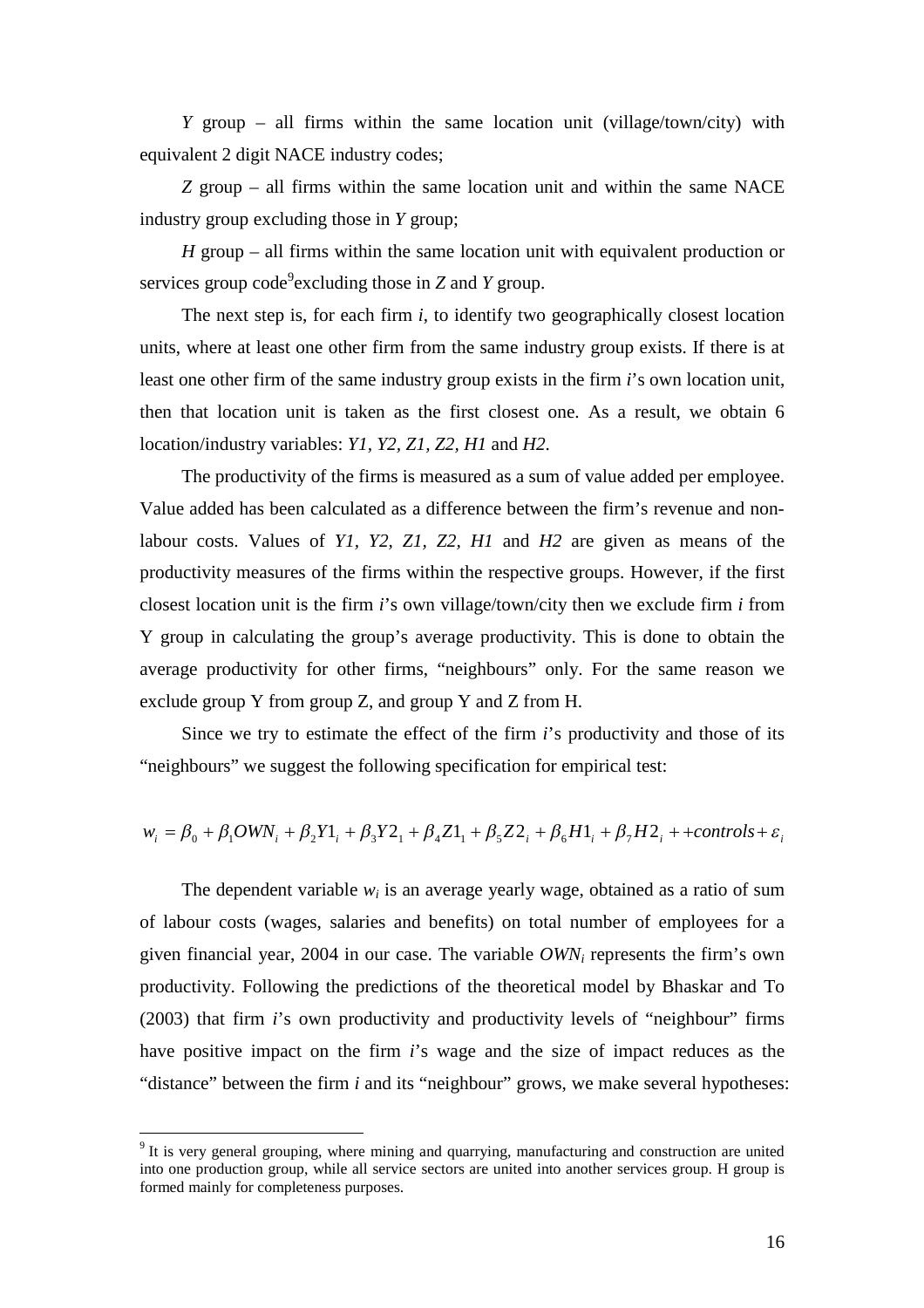- a) all slope coefficients of the productivity variables will be positive;
- b) largest value will be attained to  $\beta$ <sup>1</sup>;
- c) *β2>β4>β6*;
- d) *β2>β3*; *β4>β5*; *β6>β7*.

The given specification allows separating the effects of geographical distance and industrial proximity and we avoid the impossible task of combining location and industry characteristics and identifying the "location" of a firm on the hypothetical characteristics space.

Another adjustment we need to undertake is to include so-called geographical distance deflator. Since the geographical distances between the firm *i*'s location unit and those of each of 6 location/industry variables Y1, Y2, Z1, Z2, H1 and H2 vary per observation we should expect to obtain different values of slope coefficients for each observation. This conclusion is based on the prediction of Bhaskar and To (2003) that the impact of the "neighbours'" productivities decline with increase of distances between them and the firm *i*. As an example, instead of  $\frac{\partial w}{\partial Y_1} = \beta_2$  $=\beta$  $\partial$  $\partial$ *Y*  $\frac{w}{w} = \beta$ , we

have  $\left| \frac{\partial w}{\partial y} \right| = \beta_2 \cdot q_i$ *i q Y*  $\left(\frac{w}{V}\right)^{2} = \beta_{2}$ . J  $\backslash$  $\overline{\phantom{a}}$  $\setminus$ ſ  $\partial$  $\partial$ 2 1  $\beta_2 \cdot q_i$ , where  $q_i$  is a distance deflator. For the functional form, we

adopt the distance deflator that is widely used in spatial econometrics studies (Anselin, 1988). As a result, we obtain 100 1 1 *i*  $i \begin{bmatrix} 1 & d \end{bmatrix}$ *q*  $\ddot{}$  $=\frac{1}{\sqrt{2}}$ , where  $d_i$  is the distance, measured in

kilometres, between the firm *i*'s location unit and that of respective group of firms taken as first or second closest<sup>10</sup>. Consequently, the empirical specification changes into

$$
w_i = \beta_0 + \beta_1 OWN_i + \beta_2 q_i^{y_1} Y1_i + \beta_3 q_i^{y_2} Y2_i + \beta_4 q_i^{z_1} Z1_i + \beta_5 q_i^{z_2} Z2_i + \beta_6 q_i^{H1} H1_i +
$$
  
+  $\beta_7 q_i^{H2} H2_i + controls + \varepsilon_i$ 

As it is suggested by the empirical specification, original values of *Y1, Y2, Z1, Z2, H1* and *H2* are multiplied by the respective *q<sup>i</sup>* deflator.

 $10$  The to-be-reported estimation results are robust to changes of the functional form of the distance *di*

deflator, e.g.  $\overline{q}_i = e^{-100}$  $q_i = e^{-\frac{a_i}{100}}$ . The actual distances, *d<sub>i</sub>*, are divided by 100 to avoid the problem of multicollinearity, which arises given to large average distances between the villages, towns and cities covered in the sample.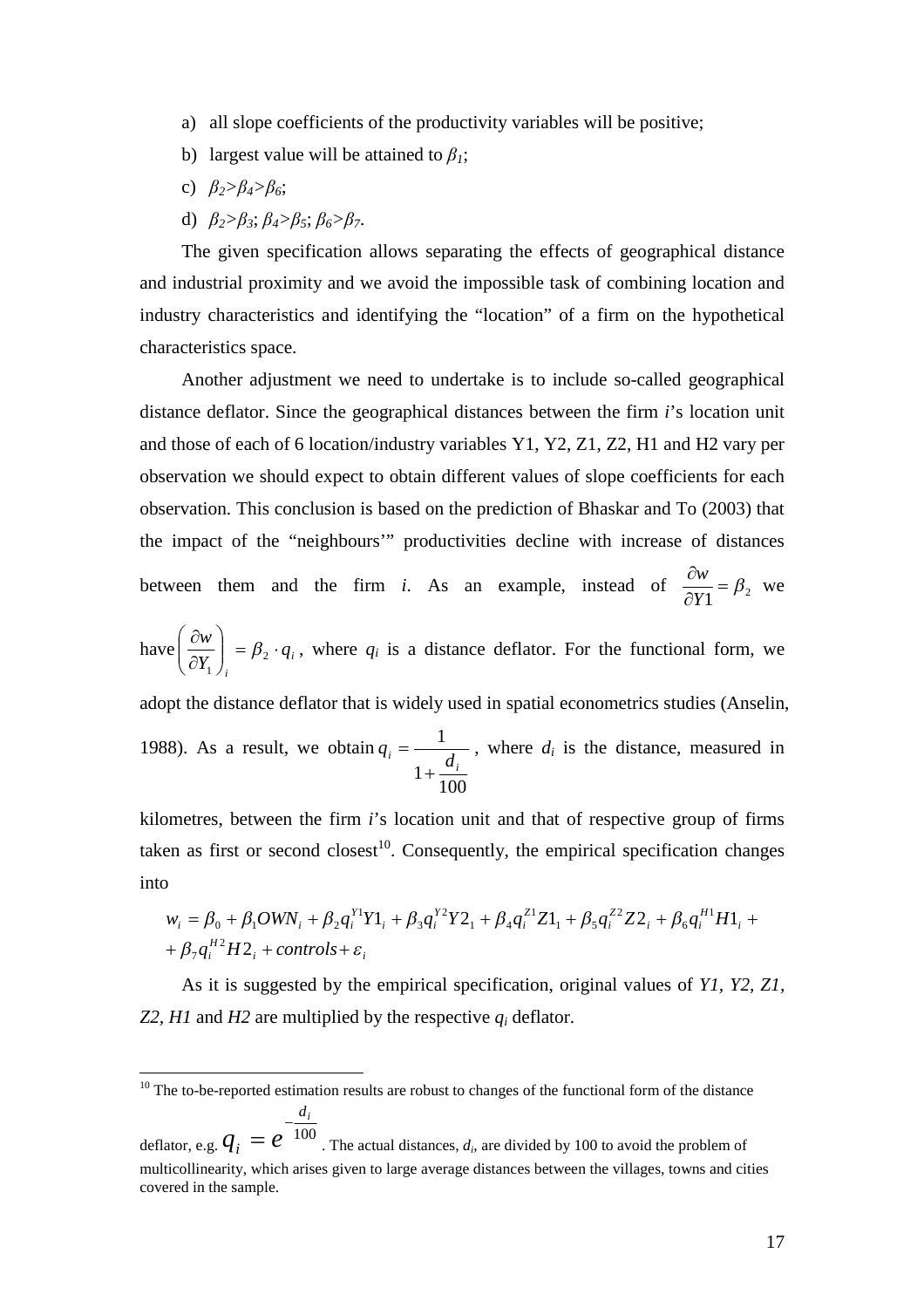Control variables include industry dummy variables at 2 digit NACE code level in order to control for wage differentials arising due to vertical differentiation of the jobs. Differing quality of the labour force is controlled through inclusion of the percentage measure of employees with university education and higher. Another group of control variables are regional dummy variables, which are included to control for regional variation in wage levels given to differing costs of living.

## **Section 6. Estimation and Results**

Estimation procedures employed in this work are based on Baum et al. (2003) and Baum et al. (2007). Table 1 contains the estimation outcomes. OLS results are given for comparison only. Main conclusions have been derived from instrumental variables (IV) estimation, given to the possible endogeneity of the firm's own productivity. Endogeneity of the firm's productivity may arise due to simultaneity problem, when the firm's wage is not only affected by the firm's productivity, but also has own positive impact on its productivity through influencing employees' incentives and efforts.

Another problem is heteroskedasticity, which arises frequently in cross-sectional studies. Common tests of heteroskedasticity, like Breusch-Pagan or White's tests are valid in IV estimation only if heteroskedasticity is present in the main equation and nowhere else in the system (corresponding first-stage regressions). Following the advice of Baum et al. (2003) we employ Pagan-Hall test, where this restriction is relaxed. Under the null hypothesis of homoskedasticity in the IV regression, Pagan-Hall statistic follows  $\chi^2$  distribution, irrespective of the presence of heteroskedasticity elsewhere in the system. In our data Pagan-Hall statistic is equal to 193.4 with Pvalue=0.0000, indicating the presence of strong evidence rejecting the null hypothesis.

As a standard remedy to the heteroskedasticity problem we employ 2SLS estimator with Eicker-Huber-White "sandwich" heteroskedasticity-robust standard errors. The estimates are given in the third column of the table 1.

Although 2SLS estimates with robust errors are consistent and correct inferences are possible, 2SLS estimator is not efficient. Since, in the presence of heteroskedasticity, 2-step GMM is the most efficient estimator we consider its estimates as the main ones, although there is no much decrease in standard errors indicating that efficiency gains are not large. 2-step GMM estimates are given in the last column of the table 1.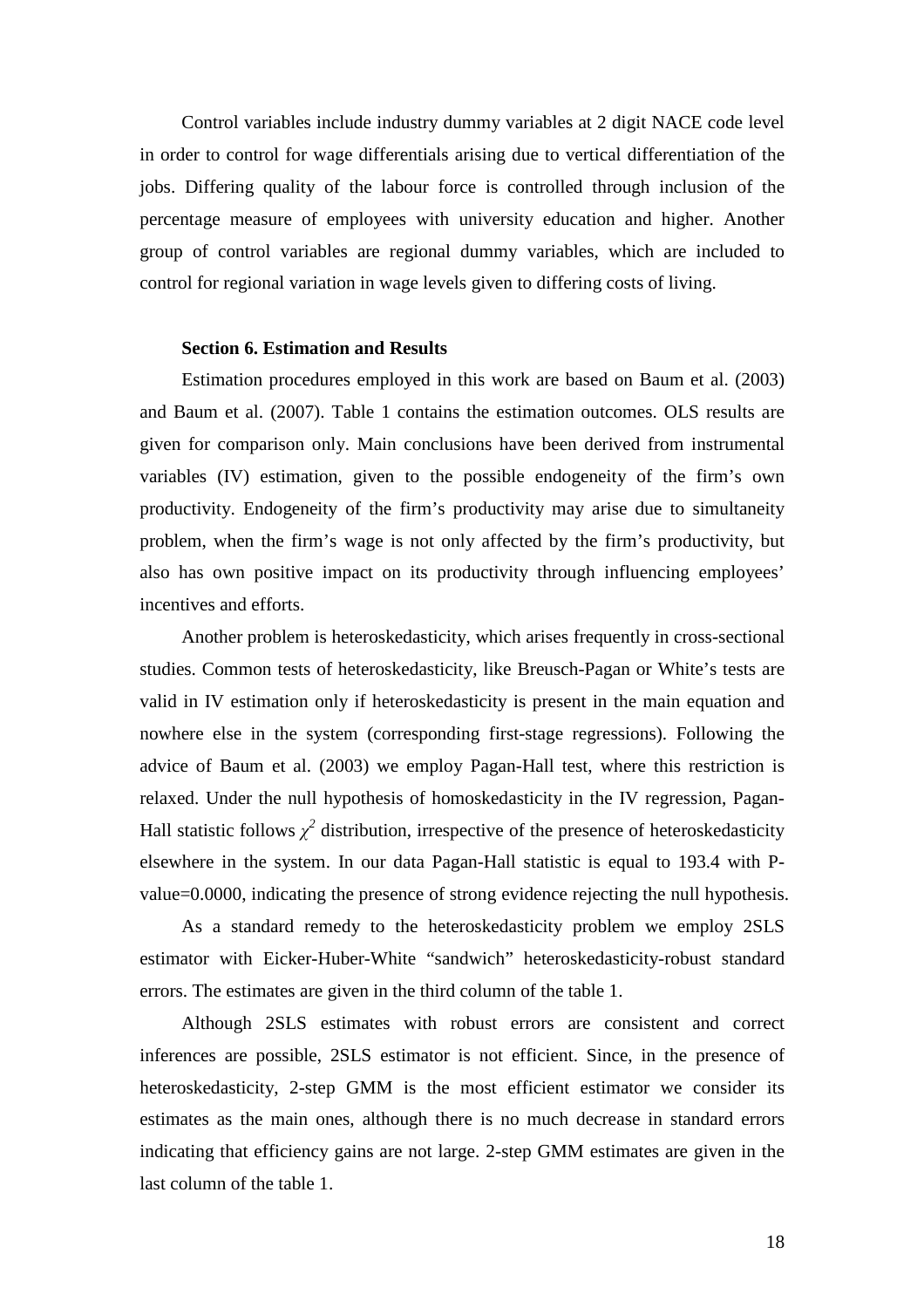| <b>Table 1</b>     |             |                  |               |  |  |
|--------------------|-------------|------------------|---------------|--|--|
| Variable           | <b>OLS</b>  | 2SLS with robust | $2$ -step GMM |  |  |
|                    |             | errors           |               |  |  |
| own                | .068587***  | .0902947***      | .0897207***   |  |  |
|                    | (.0057584)  | (.0241836)       | (.0232428)    |  |  |
| Y1                 | .0301946*** | .0298811***      | .029987***    |  |  |
|                    | (.0086038)  | (.0094631)       | (.0094558)    |  |  |
| Y2                 | $-.0042372$ | $-.0027293$      | $-.0018883$   |  |  |
|                    | (.0095892)  | (.0110865)       | (.0108063)    |  |  |
| Z1                 | .0141649**  | $.0140132**$     | $.014103**$   |  |  |
|                    | (.0066093)  | (.0066999)       | (.0066802)    |  |  |
| Z <sub>2</sub>     | $-.0202112$ | $-.0229413$      | $-.0234476$   |  |  |
|                    | (.0123013)  | (.0131998)       | (.0131862)    |  |  |
| H1                 | .0030907    | .0038841         | .0038053      |  |  |
|                    | (.0106851)  | (.0143047)       | (.0142631)    |  |  |
| H2                 | .0164472    | .0158173         | .0154557      |  |  |
|                    | (.0138672)  | (.0166288)       | (.0166068)    |  |  |
| Uni                | .0034309*** | .0033076***      | .0033342***   |  |  |
|                    | (.0009098)  | (.0010182)       | (.0010158)    |  |  |
| Regional dummies   | Yes         | Yes              | Yes           |  |  |
| Industrial dummies | Yes         | Yes              | Yes           |  |  |
| Hansen's J stat    |             | 0.734            | 0.734         |  |  |
| P-value            |             | 0.6929           | 0.6929        |  |  |
| $\overline{N}$     | 1225        | 1225             | 1225          |  |  |

(\*\*\* indicates significance at 1%

(\*\* indicates significance at 5%)

(Excluded instruments are advertising expenditures per employee; dummy variable for foreign ownership; dummy variable for positive answer to the question of whether the firm had increase in sales during the last 3 years)

Hansen's J statistics refers to the joint test of correct model specification and orthogonality conditions for the full set of instruments. High P-value indicates the lack of evidence, which could call either or both of these hypotheses into question.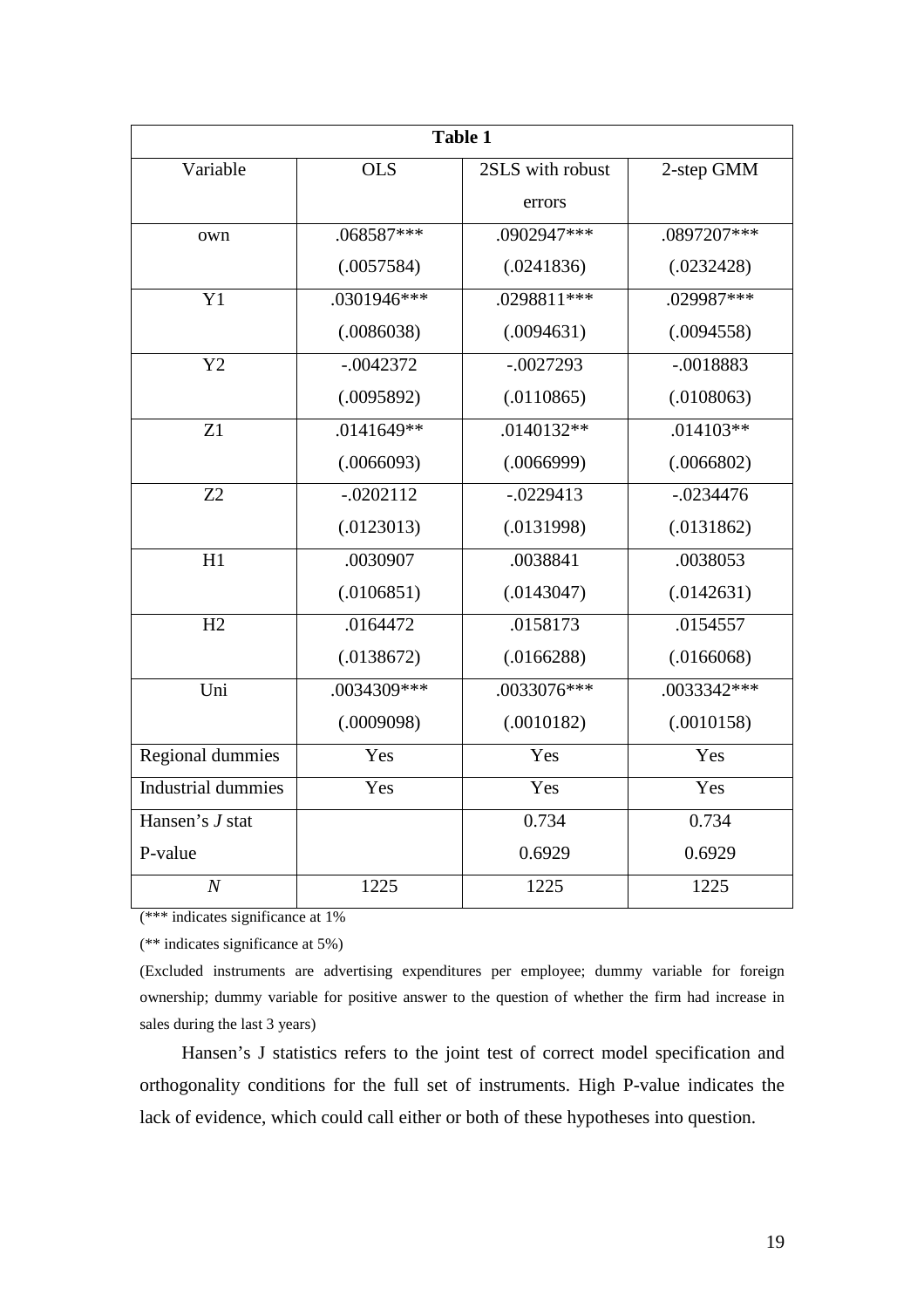Another problem with validity of the given results may arise due to the problems with dataset used, namely, low number of observations for each country $^{11}$ . As a result, we have very low number of observations for each industry group per one location unit. Since the sampling was designed to be self-weighted, large cities contain more observations than smaller ones. Nevertheless the largest number is as low as 21 independent retails trade firms for Tashkent city, while the whole population of them can be thousands. Obviously, the mean productivity measures used in our study estimate population mean with low precision. For this reason, it seems sensible to us to treat values of *Y1, Y2, Z1, Z2, H1*, and *H2* as the ones with measurement errors. Another problem posed with the low number of observations per country is the large average distance between the location units included into the sample. As a result we are not able to observe the firms, which could be located closer than the ones in the sample and we are not able to control their effects. In other words, we have a problem of variable omission. It is well known that the problem of variable omission is aggravated if the included and omitted variables are correlated. In our case we suspect that average productivity levels of two groups of firms belonging to the same industry but located in different, however close to each other, towns may be correlated due to the effect of common regional factors.

Since the problems of measurement errors and variable omission may lead to endogeneity problem of *Y1, Y2, Z1, Z2, H1*, and *H2* we calculate GMM distance or C statistic, which tests orthogonality conditions for a subset of instruments. The Pvalues of the C statistics for each variable are given in the table 2:

| <b>Table 2</b> |        |  |  |
|----------------|--------|--|--|
| Y1             | 0.3969 |  |  |
| Y2             | 0.5707 |  |  |
| Z1             | 0.4212 |  |  |
| Z2             | 0.4005 |  |  |
| H1             | 0.3922 |  |  |
| H2             | 0.6133 |  |  |

High P-values indicate the lack of evidence that could reject the null hypothesis that these variables may be treated as exogenous.

<sup>&</sup>lt;sup>11</sup> 390 observations for Kazakhstan; 134 – Kyrguzstan; 320 – Russia; 174 – Tajikistan; 207 – Uzbekistan.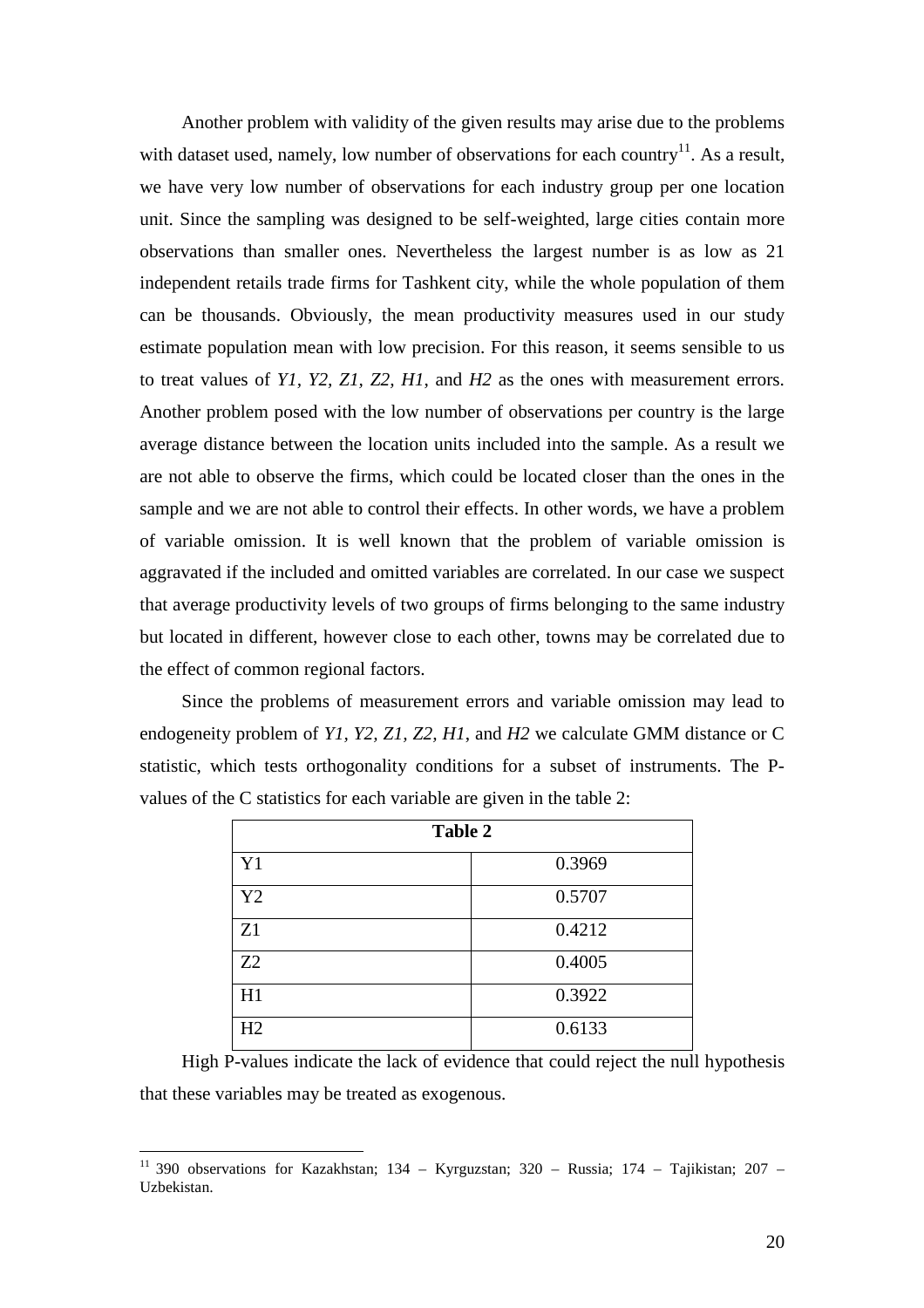The results presented in Table 1 indicate that there is statistically significant positive relationship between the firm's wage and its productivity levels. Moreover, the results demonstrate that the larger is the productivity of the firm's "neighbours" the higher its wage. Signs and values of *OWN, Y1* and *Z1* confirm the hypotheses a), b) and c). Insignificant results of *Y2, Z2* and *H2* are probably can be explained by large distances between the firm's location unit and its second closest. *H1* also has insignificant coefficient, which could be the result of too wide grouping, where firms were divided only into two groups – manufacturing and services.

The biggest problem of IV estimation is weak instruments, when correlation between the endogeneous variable and excluded instruments is non-zero, but low. Bound et al. (1995) demonstrate that use of weak instruments produced biased estimates reducing the benefit from using IV estimation. Widely cited rule of thumb of Staiger and Stock (1997) suggest that F statistic of the first-stage regression should be larger than 10 to ensure that maximal bias in IV estimation is no more than 10% that of OLS. In our case,  $F = 6.91$ , which indicates that IV bias is between 10 and 20% of OLS. To examine the effect of weak instruments we use limited information maximum likelihood (LIML) estimator and GMM – "continuously updated estimator" (GMM-CUE), which may be more robust in the presence of weak instruments that 2SLS and 2-step GMM. The estimates of LIML and GMM-CUE are given in the Table 3.

.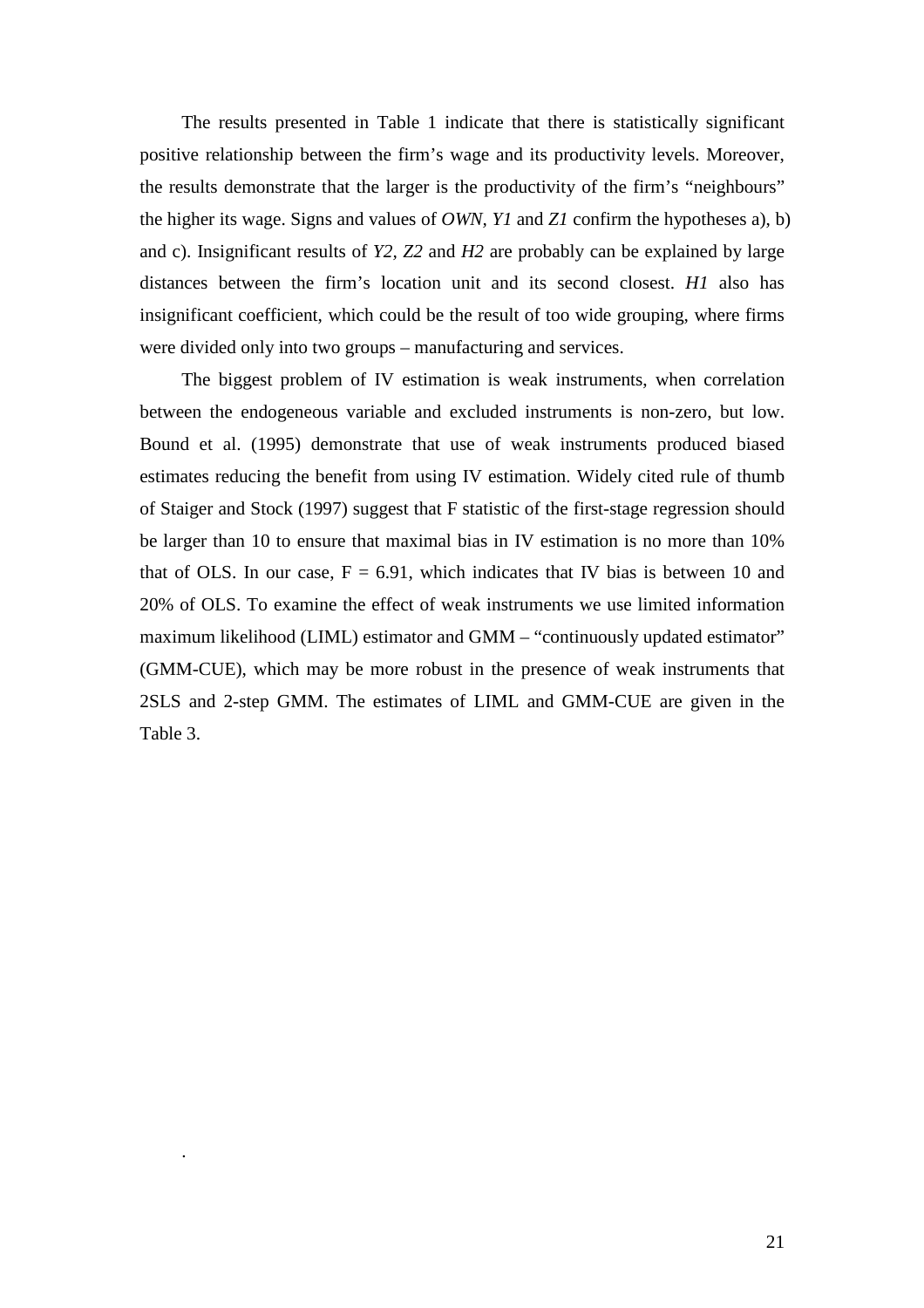| Table 3                   |             |                  |                |  |  |
|---------------------------|-------------|------------------|----------------|--|--|
| Variable                  | 2-step GMM  | LIML with robust | <b>CUE-GMM</b> |  |  |
|                           |             | errors           |                |  |  |
| own                       | .0897207*** | .0904375***      | .0900992***    |  |  |
|                           | (.0232428)  | (.0243458)       | (.023207)      |  |  |
| Y1                        | .029987***  | .0298791***      | .0299936***    |  |  |
|                           | (.0094558)  | (.0094638)       | (.0094696)     |  |  |
| Y2                        | $-.0018883$ | $-.0027194$      | $-.0018888$    |  |  |
|                           | (.0108063)  | (.0110902)       | (.0107526)     |  |  |
| Z1                        | $.014103**$ | .0140122**       | $.0141043**$   |  |  |
|                           | (.0066802)  | (.0067008)       | (.0066728)     |  |  |
| Z2                        | $-.0234476$ | $-0229592$       | $-.0234649$    |  |  |
|                           | (.0131862)  | (.0132053)       | (.0132192)     |  |  |
| H1                        | .0038053    | .0038893         | .0038415       |  |  |
|                           | (.0142631)  | (.014307)        | (.0142608)     |  |  |
| H2                        | .0154557    | .0158131         | .0154062       |  |  |
|                           | (.0166068)  | (.0166288)       | (.0165501)     |  |  |
| Uni                       | .0033342*** | .0033068***      | .0033307***    |  |  |
|                           | (.0010158)  | (.0010185)       | (.0010145)     |  |  |
| <b>Regional dummies</b>   | Yes         | Yes              | Yes            |  |  |
| <b>Industrial dummies</b> | Yes         | Yes              | Yes            |  |  |
| Hansen's J stat           | 0.734       | 0.733            | 0.733          |  |  |
|                           | 0.6929      | 0.6930           | 0.6930         |  |  |
| $\boldsymbol{N}$          | 1225        | 1225             | 1225           |  |  |

(\*\*\* indicates significance at 1%

(\*\* indicates significance at 5%)

It is obvious from the Table 3 that use of estimators with superior finit sample performance did not change the results significantly, from which we may conclude that they are not affected substantially by poor finite sample properties of 2-step GMM estimator,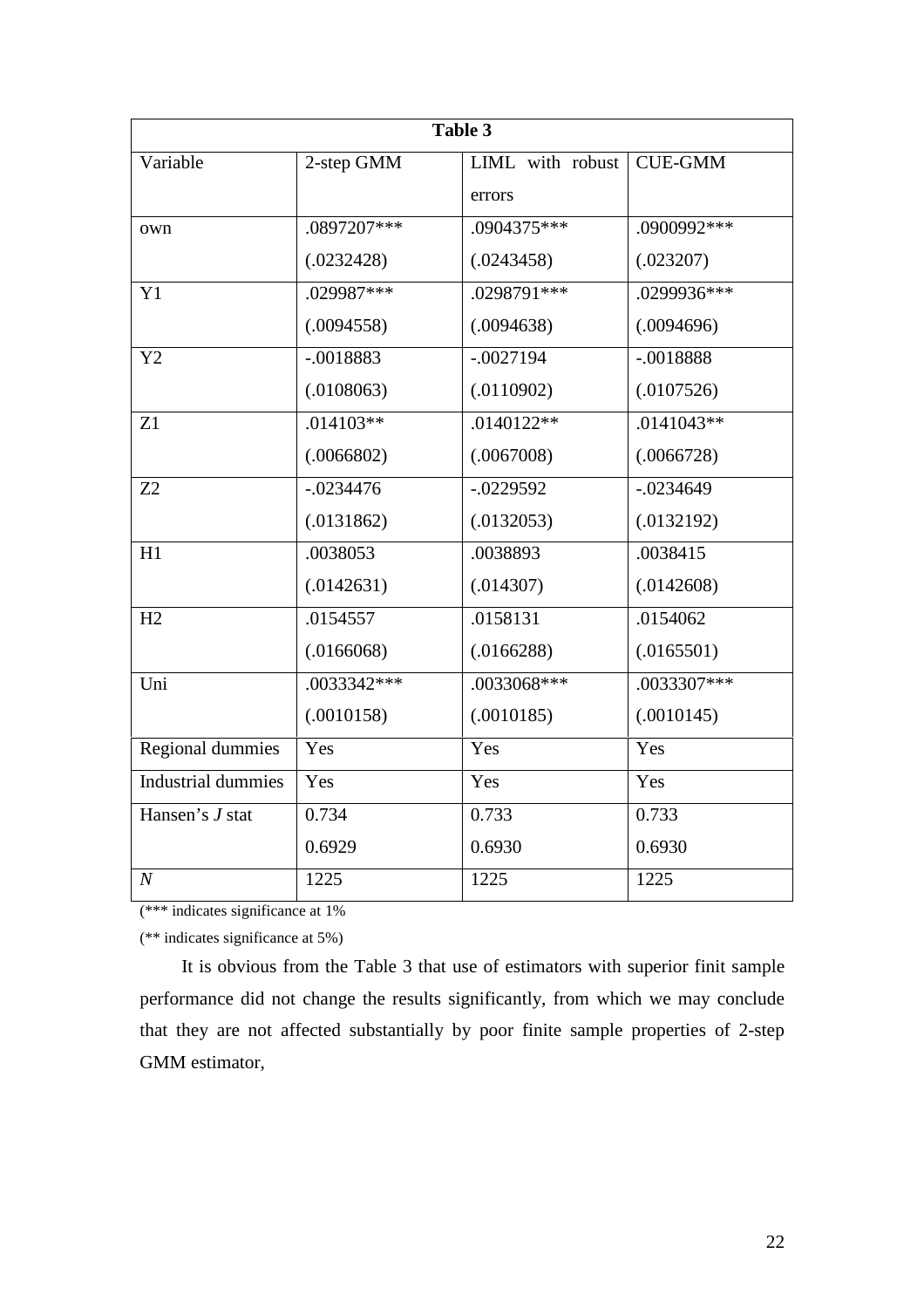### **Conclusion**

In this work we discussed the reasons of why labour markets should not be considered as competitive. 'Modern monopsony' models suggest that market imperfections may cause non-negligible market power for employers. In our work we attempted to empirically test one of 'modern monopsony' models – oligopsonistic labour market, where a firm's wage is determined jointly by its own productivity and those of its "neighbours" on characteristics space. Our results suggest existence of at least some evidence, which supports the productions of the oligopsonistic labour market.

#### **Bibliography**

Abowd J., Lemieux T. 1993. The effect of product market competition on collective bargaining agreements: the case of foreign competition in Canada. *The Quarterly Journal of Economics*. 108(4)., pp. 983-1014.

Anderson K., Pomfret R. 2002. Relative living standards in new market economies: evidence from Central Asian household surveys. *Journal of Comparative Economics*. 30, pp. 683-708.

Anselin L. 1988. *Spatial Econometrics: methods and models*. Kluwer Academic Publishers.

Baum C., Schaffer M., Stillman S. 2003. Instrumental variables and GMM: estimation and testing. *Stata Journal*. 3(1), pp. 1-31.

Baum C., Schaffer M., Stillman S. 2007. Enhanced routines for instrumental variables/generalized method of moments estimation and testing. *Stata Journal*. 7(4), pp. 465-506.

Bhaskar V., Manning A., To T. 2002. Oligopsony and monopsonistic competition in labour markets. *Journal of Economic Perspectives*. 16(2), pp.155-174.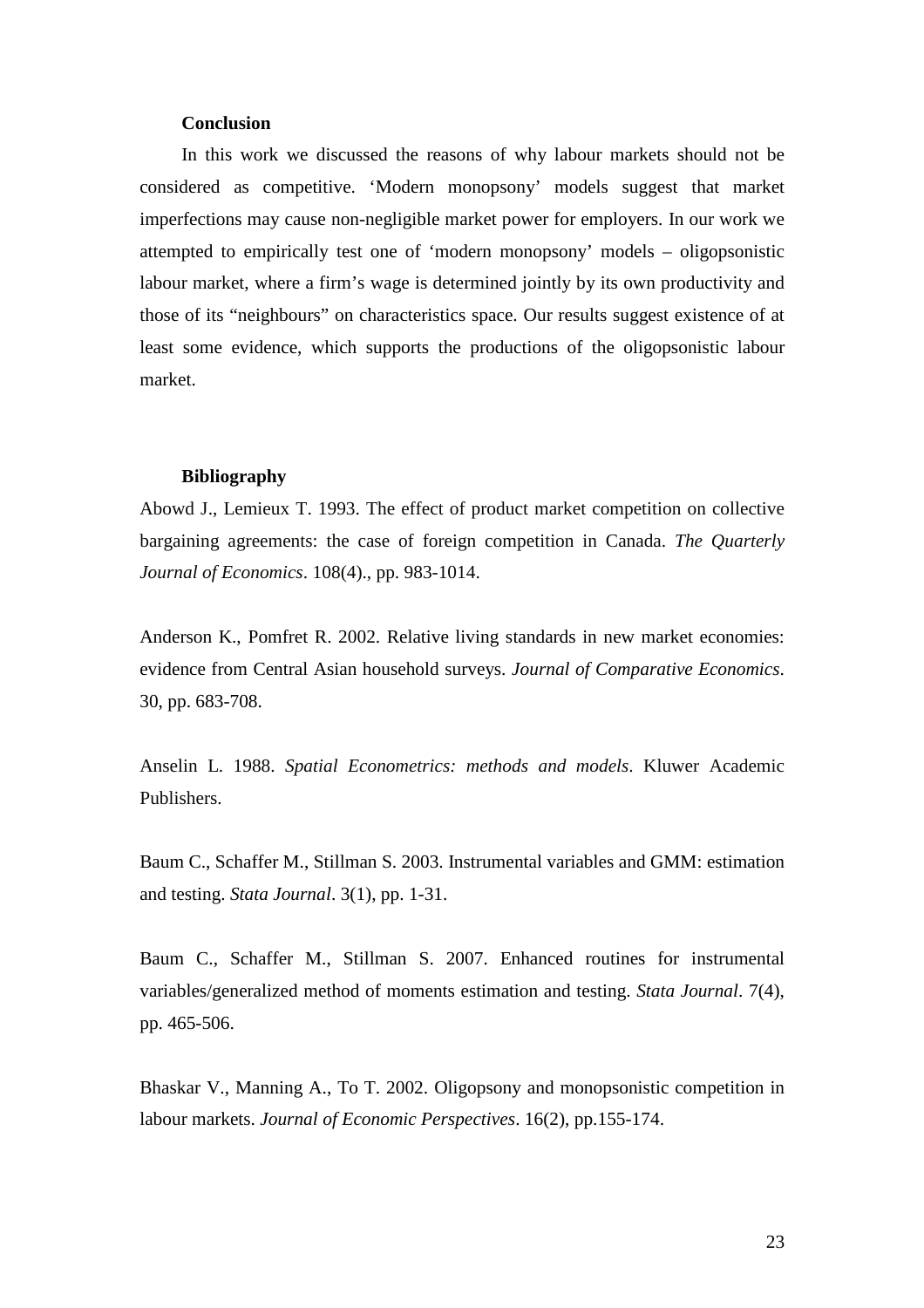Bhaskar V., To T. 2003. Oligopsony and the distribution of wages. *European Economic Review*. 47, pp. 371-399.

Blanchflower D., Oswald A., Sanfey P. Wage, profits, and rent-sharing. *The Quarterly Journal of Economics*. 111(1), pp. 227-251.

Bound J., Jaeger D., Baker R. 1995. problems with instrumental variables estimation when the correlation between the instruments and the endogeneous explanatory variable is weak. *Journal of the American Statistical Association*. 90(430), pp 443- 450.

Bowlus A., Kiefer N., Neumann G. 1995. Estimation of equilibrium wage distributions with heterogeneity. *Journal of Applied Econometrics*. 10, pp. S119-S131. Brainerd E. 1998. Winners and losers in Russia's economic transition. *The American Economic Review*. 88 (5), pp. 1094-1116.

Brueckner J., Thisse J., Zenou Y. 2002. Local labor markets, job matching, and urban location. *International Economic Review*. 43(1), pp. 155-171.

Burdett K., Mortensen D.T. 1998. Wage differentials, employer size, and unemployment. *International Economic Review*. 39 (2), pp. 257-273.

Christev A., FitzRoy F. 2002. Employment and wage adjustment: insider-outsider control in a Polish privatization panel study. *Journal of Comparative Economics*. 30, pp. 251-275.

Clarke S. 2002. Market and institutional determinants of wage differentiation in Russia. *Industrial and Labour Relations Review.* 55 (4), pp. 628-648.

Denny K., Machin S. 1991. The role of profitability and industrial wages in firm-level wage determination. *Fiscal Studies*. 12(2), pp.34-45.

Dohmen T., Lehmann H., Schaffer M. 2007. Wage determination and wage inequality inside a Russian firm in late transition: evidence from personnel data – 1997 to 2002.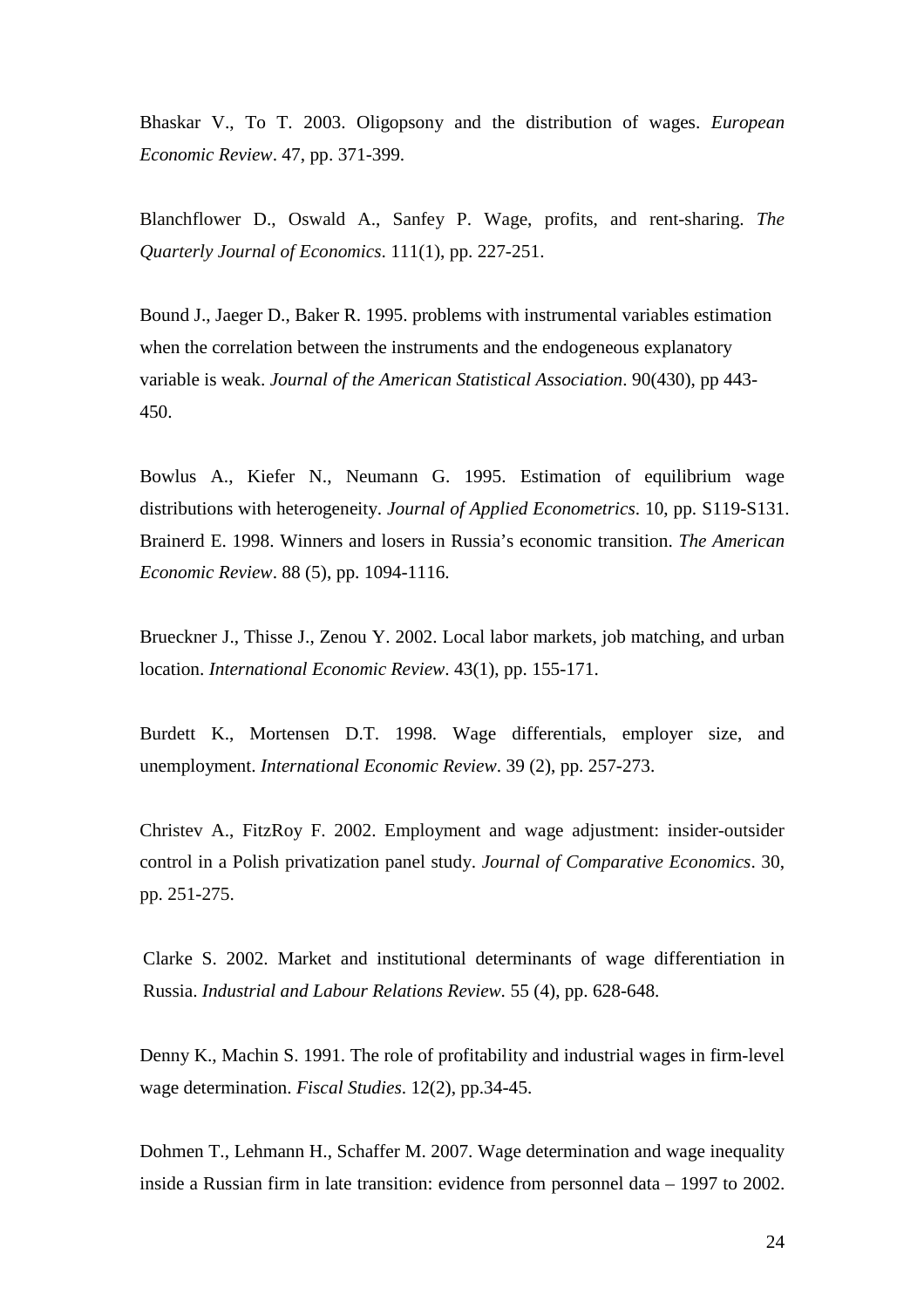*Discussion Paper 2007/04. Centre for Economic Reform and Transformation.* School of Management and Languages, Heriot-Watt University, Edinburgh. Available at World Wide Web: www.sml.hw.ac.uk/cert

Dong X. 1998. Employment and wage determination in China's rural industry: investigation using 1984-1990 panel data. *Journal of Comparative Economics*. 26, pp. 485-501.

EBRD Transition Report, EBRD 2009.

Foreign Labor Trends Report: Uzbekistan 206. Prepared by the U.S. Department of State. Available at www.stat,gove/g/drl/rls/78396.htm

Hamilton J., Thisse J., Zenou Y. 2000. Wage competition with heterogeneous workers and firms. *Journal of Labor Economics*. 18(3), pp. 453-472.

Kapelyushnikov R. 2003. Mekhanizmi Formirovaniya Zarabotnoy Plati v Rossiyskoy Promishlennosti (Wage Determination Mechanisms in Russian Industry). *Preprint WP3/2003/07.* State University – High School of Economics, Moscow.

Kapelyushnikov R. 2003. Mekhanizmi Formirovaniya Zarabotnoy Plati v Rossiyskoy Promishlennosti (Wage Determination Mechanisms in Russian Industry). *Preprint WP3/2003/07.* State University – High School of Economics, Moscow.

Kaser M. 2005. Labour market policies and Central Asian poverty. *Central Asian Survey*. 24(4), pp. 351-371.

Kaufman B. 2007. The impossibility of perfectly competitive labour market. *Cambridge Journal of Economics*. 31, pp. 775-787.

Luke P., Schaffer M. 2000. Wage determination in Russia: an econometric investigation. *IZA. Discussion Paper No. 143*. Bonn.